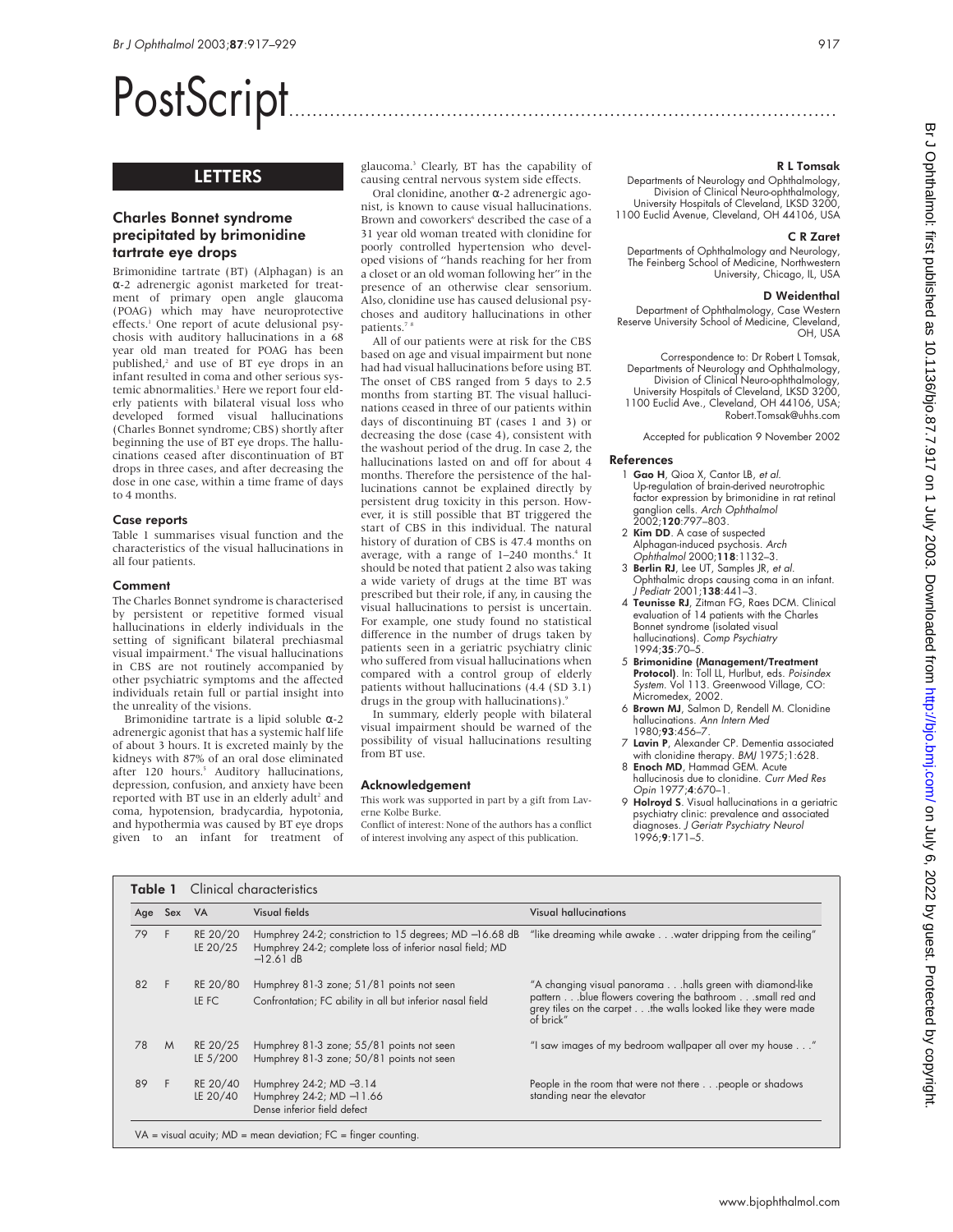## Trends in squint surgical activity

It has recently been reported that there has been a trend in the United Kingdom towards fewer children requiring strabismus surgery.<sup>1</sup> Unless there has been a change in the incidence of childhood strabismus, it may reflect a change in the clinical practices of ophthalmologists, optometrists, and orthoptists. One such practice is the correction of associated refractive errors. The correction of a hypermetropic refractive error is an important aspect in the management of esotropia.<sup>1-4</sup> Although the full hypermetropic correction is usually prescribed for children with an esotropia, it is unclear whether this is, or has been, uniform in practice. Indeed, certain texts suggest a reduction in the hypermetropic correction following a cycloplegic refraction, to take into account so called accommodative tonus.<sup>4</sup> Because of the effect of an undercorrection of a hypermetropic refractive error on the angle of esotropia, we were interested to determine whether a change in spectacle prescribing practice had had any effect on the number of patients undergoing squint surgery.

#### Methods

Data were collected from the computerised hospital attendance statistics and operations at the Royal Liverpool Children's NHS Trust Hospital, which were available from the financial year 1988–9 onwards. The annual number of ophthalmic referrals and operations, were collected within two time periods: a 4 year period from 1988–9 to 1991–2 (period 1) and a 7 year period from 1994–5 to 2000–1 (period 2). Before 1992, it had been the practice to prescribe spectacles with a 0.5–1 dioptre reduction in the spherical component of the cycloplegic refractive error. From the period 1994 onwards, it was the practice of the consultant for the full cycloplegic hypermetropic error to be prescribed. Data were not collected between 1992 and 1994 to allow for a possible washout period for those patients who had previously been prescribed an undercorrected hypermetropic correction and were undergoing surgery between 1992 and 1994. The total number of eye and squint operations performed per 100 patient referrals, and the ratio between the squint and non-squint operations performed were calculated. The difference between the two periods was compared using the Fisher's exact test and confidence intervals calculated by the Miettinen approximation method.

#### **Results**

During periods 1 and 2, 4514 and 10 314 new patients were seen, of whom 23.9% and 23.6% underwent some form of ophthalmic surgery  $(p > 0.5)$ . There was a significant difference between the mean number of squint operations per 100 patients in period 1 compared to period 2 (14.8% and 9.3%, p <0.0001, proportion difference 0.060, 95% CI 0.047 to 0.073). There was also a significant difference in the mean number of squint operations per 100 total operations performed in period 1 compared to period 2 (61.9% and 38.2%, p <0.0001, proportion difference 0.243, 95% CI 0.203 to 0.283).

#### Comment

Although it was not possible to examine the population profiles in the time periods studied, there had been no known change in the population profile or referring practices. The hospital data retrieval system, unfortunately, did not permit us to differentiate between a

new patient seen with a squint and another seen with a non-squint problem. While the proportion of children who required surgery had remained constant, there had been, similar to a recent report, $1$  a reduction in the number of squint operations being performed, with a corresponding increase in the proportion of non-squint operations. We agree that there were likely to have been a variety of other factors contributing to the reduction in strabismus surgery. However, this trend may reflect in part, a change in practice whereby children with strabismus who had a hypermetropic refractive error were, during the latter period, prescribed their full hypermetropic correction.

#### J Shankar, S Kaye

St Paul's Eye Unit, 8Z Link, Royal Liverpool University Hospital, Prescot Street Liverpool L7 8XP, UK

Correspondence to: Stephen Kaye, St Paul's Eye Unit, 8Z Link, Royal Liverpool University Hospital, Prescot Street, Liverpool L7 8XP, UK; stephen.kaye@rlbuh-tr.nwest.nhs.uk

Accepted for publication 13 November 2002

#### References

- 1 Carney CV, Lysons DA, Tapley JV. Is the incidence of constant esotropia in childhood reducing? Eye 1995;9:40–1.
- 2 Abrams D. Binocular muscle anomalies—heterotropia. Duke-Elder's practice of refraction. 9th ed. London: Churchill Livingstone, 1978:90.
- 3 Elkington A, Frank H. Practical clinical refraction. Clinical optics. 2nd ed. Oxford: Blackwell Science, 1991:181.
- 4 Bennett AC, Rabbets RB. Clinical visual optics. 2nd ed. Oxford: Butterworth-Heinemann, 1984:133.

## Botulinum toxin treatment of "one and a half syndrome"

Complex forms of nystagmus and conjugate eye movement deficits are generated if the pontine paramedian structures are damaged. These can cause troublesome and occasionally disabling symptoms. The combination of one sided horizontal gaze palsy and ipsilateral internuclear ophthalmoplegia (INO), known as "one and a half syndrome," is most commonly caused by demyelination, vascular disease or tumours.<sup>12</sup> Ophthalmological symptoms include diplopia, oscillopsia or blurred vision and are often remarkably challenging to manage.<sup>3</sup> Since the introduction of botulinum toxin A (BTA)<sup>4</sup> for ocular motility disorders and nystagmus<sup>5</sup> there have been a number of reports that establish the use of BTA as a treatment option in the management of complex ocular motility disorders.

We report the use of BTA in a patient with one and a half syndrome.

#### Case report

A 52 year old white male patient was admitted to our institution with dysarthria and right arm weakness of sudden onset. Three years before he had suffered a post-coital subarachnoid haemorrhage from a right middle cerebral artery aneurysm. He had had his aneurysm clipped and had managed an almost complete recovery. He was overweight and hypertensive.

When he was admitted it was noted that he had right facial weakness and his right eye was abducted. Cranial imaging showed considerable volume loss and gliosis in the right frontoparietal region and a possible small infarct in the right side of pons. A few days after the incident and when the patient regained consciousness he complained of oscillopsia from his right eye and an ophthalmological opinion was requested.

Examination of this patient was hampered by his poor mobility and severe dysarthria. He was found to have a complete left gaze palsy and a left INO. He was divergent in the primary position with an angle of approximately 45 prism dioptres (Krimsky). Vertical eye movements were preserved, although he was reluctant to elevate or depress his eyes and the examination of convergence was inconclusive (Fig 1). His main symptom was oscillopsia due to the abducting nystagmus of his non-paretic right eye, which was only relieved with occlusion of the eye with a patch.

A clinical diagnosis of one and a half syndrome secondary to a cerebrovascular event was made. His concurrent exotropia is a well described, even if uncommon feature of



Figure 1 Still photographs of eye movements before botulinum toxin. Permission for photograph given by patient.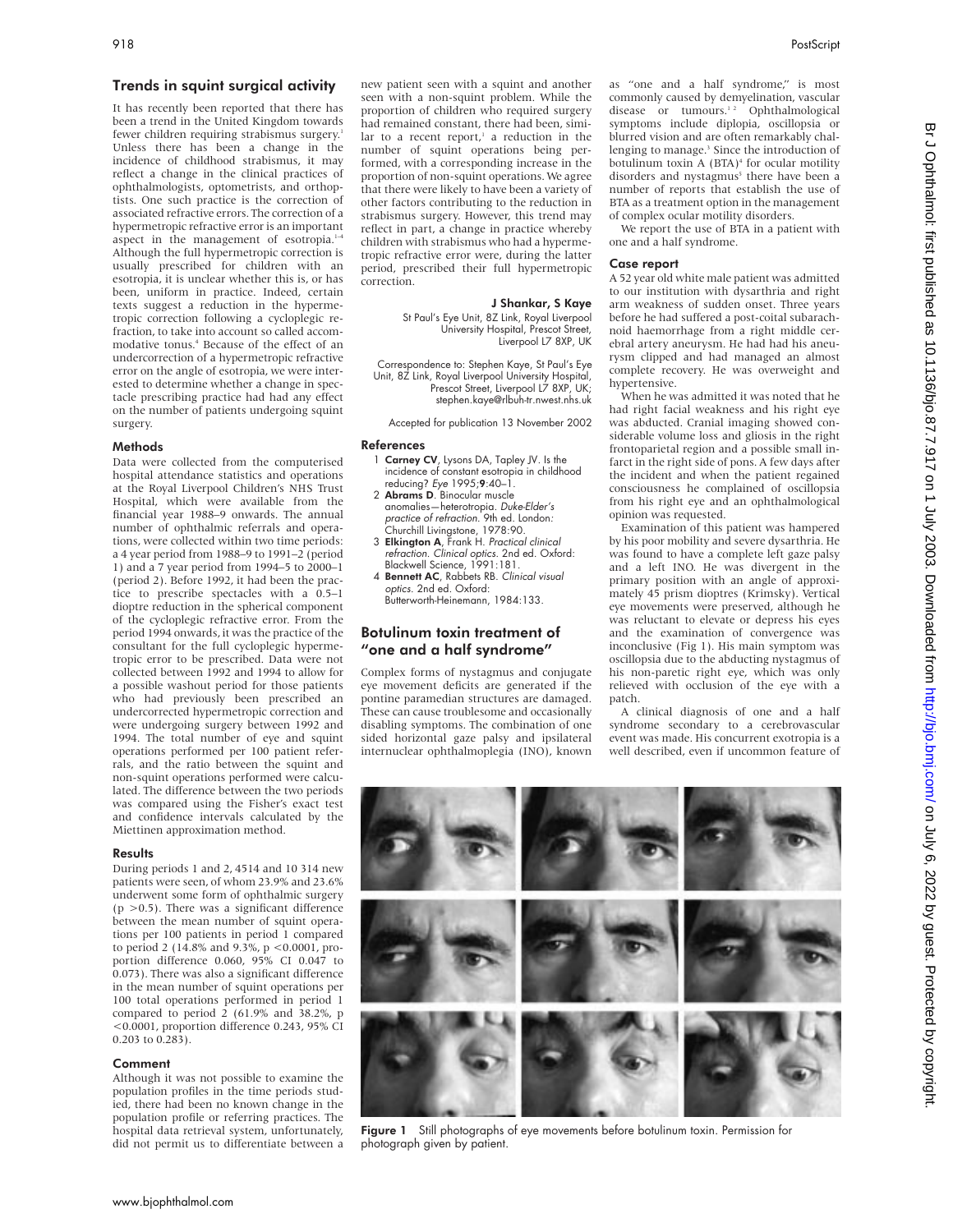

Figure 2 Still photographs of eye movements 3 weeks after injection of botulinum toxin. Permission for photograph given by patient.

this syndrome and is explained by a tendency of the contralateral eye to drift in the opposite direction due to the horizontal gaze palsy.<sup>2</sup> Thus, one and a half syndrome has also been called paralytic pontine exotropia.

Botulinum toxin was injected into the right lateral rectus muscle under EMG control. Three weeks after the injection the patient's symptoms had improved. In the primary position he showed only a very small amount of divergence. He had disposed of the patch as he had no oscillopsia. There was an abduction deficit in the right eye, presumably as a result of the BTA injection with elimination of the abducting nystagmus (Fig 2).

Three months after BTA injection he remained symptom free. He was still very slightly divergent in the primary position. His left gaze palsy showed some mild improvement without abducting nystagmus of the right eye. He did not report diplopia or oscillopsia.

#### Comment

Eye symptoms following damage to pontine structures have been shown to fluctuate with time and often spontaneously resolve.<sup>2</sup> However, persistent symptoms can also occur. Intractable diplopia or oscillopsia of even a few months' duration can prove functionally disabling to the patients especially when bed bound.6 The transient nature of the BTA therapeutic effect makes it the most suitable management for these complex ocular motility problems.

In our patient, although his one and a half syndrome was associated with exotropia, the main disturbance was caused by his acquired abducting nystagmus. It could be argued that the duration of symptoms between presentation and administration of the toxin was not sufficient to ensure that the condition would not have resolved spontaneously. However, the timing of symptom resolution despite the persistence of INO features suggest that the improvement was more probably due to the effect of the toxin. What is more, because of the severe general disability following his stroke, this patient was the ideal subject for such treatment: by injecting his last working muscle we produced an artificial impairment of the vestibulo-ocular reflex, which generates eye movements to compensate for head perturbations. Paralysing eye movements

with BTA may abolish oscillopsia from nystagmus but can cause oscillopsia during head movements.7 Our patient was so severely immobilised that this was not an issue, both because of limited head movement and the fact that the vestibulo-ocular reflex is less essential in bed bound patients. There was a definite subjective improvement in the quality of life with the abolishment of his abducting nystagmus. We have not been able to explain the absence of diplopia after treatment, in spite of a small residual divergence.

There has been a previous report of a patient with one and a half syndrome treated with BTA<sup>8</sup> but on that occasion the toxin was administered into the retrobulbar space of the eye ipsilateral to the INO. To our knowledge this is the first report of one and a half syndrome treated with a BTA injection in a selected extraocular muscle.

In conclusion, injection of botulinum toxin to selected extraocular muscles can provide a useful alternative to occlusion, drug, or surgical therapies for patients with complex ataxic nystagmus resulting from pontine lesions. Patients suffering from oscillopsia due to ataxic disconjugate nystagmus may benefit from this approach as most other treatments are unsuitable for such cases. There does not seem to be any particular benefit in waiting for stabilisation of symptoms and signs. Selected toxin injection may improve the quality of life during the rehabilitation period.

#### A Kipioti, R H Taylor

York District Hospital,Wigginton Road, York YO3 7HE, UK

Correspondence to: Miss Tina Kipioti, Eye Department, Clarendon Wing, Leeds General Infirmary, Leeds LS2 9NS, UK; tinakipioti@doctors.org.uk

Accepted for publication 16 November 2002

#### References

- 1 Kataoka S, Hori A, Shirakawa T, et al. Paramedian pontine infarction. Neurological/ topographical correlation. *Stroke*<br>1997;**28**:809–15.
- 2 Miller NR. Topical diagnosis of neuropathic ocular motility disorders. In: Miller NR, ed. Walsh and Hoyt's clinical neuro-ophthalmology. 4th ed. Baltimore: Williams & Wilkins, 1985;2:712–15.
- 3 De Seze J, Lucas C, Leclerc X, et al. One-and-a-half syndrome in pontine infarcts: MRI correlates. Neuroradiology 1999;41:666–9.
- 4 Scott AB, Rosenbaum A, Collins CC. Pharmacologic weakening of extraocular muscles. Invest Ophthalmol 1973;12:924–7.
- 5 Helveston EM, Pogrebniak AE. Treatment of acquired nystagmus with botulinum A toxin. Am J Ophthalmol 1988;106:584–6.
- 6 Kosmin AS, Marsh IB, Batterbury M. The use of botulinum toxin injections in the management of acquired nystagmus and oscillopsia. Clinical Rehabilitation 1996;10:205–9.
- 7 Tomsak RL, Remler BF, Averbuch-Heller L, et al. Unsatisfactory treatment of acquired nystagmus with retrobulbar injection of botulinum toxin. Am J Ophthalmol 1995;119:489–96.
- 8 Ruben ST, Lee JP, O'Neil D, et al. The use of botulinum toxin for treatment of acquired nystagmus and oscillopsia. Ophthalmology 1994;101:783–7.

## Retinal and subdural haemorrhages: Aoki revisited

In the United States and much of the English speaking world, the combination of retinal and subdural haemorrhages in a very young child is highly suggestive of non-accidental injury and felt to be incompatible with a history of a minor fall. Thus, when Aoki et al<sup>1</sup> published 26 cases of infants, age 3–14 months, with this combination following minimal falls, even though they stated in their article "in this series, none of the patients had a significant medical history or were subjects of child abuse before the trauma," there was immediate concern<sup>2</sup> that these may have been undiagnosed cases of shaken baby syndrome (SBS). Aoki responded to this by saying "we do not believe the injuries were caused by battering or shaking" although noting their "series might include some injuries caused by abuse." In 1987, Ikeda *et al*<sup>3</sup> added cases to the Japanese experience noting these were "usually caused by a simple domestic head injury" and indicating they were aware of the battered child syndrome.

A comparison of the age distributions of the Aoki and Ikeda series shows them to be very similar (a simple *t* test not being able to rule they are different with even a 20% probability). However, if either Japanese series or a combination of the two are compared to Kivlin's<sup>4</sup> SBS series in the United States, it is apparent these are not the same (the probability by a simple  $t$  test shows there to be ity by a simple *t* test shows there to be between less than one chance in 400 and a chance in a million that these age distributions are the same) (Tables 1 and 2).

Recent articles<sup>56</sup> have again brought into question the assumption that a history of a minimal fall is incompatible with the finding of subdural haematoma and retinal haemorrhage in an infant. However, even if some of the Japanese cases are from abuse, some of the American cases may be from minimal falls. The United States assumption would require all the Japanese cases to be misdiagnoses and all 26–40 independent stories in Japan (which are similar to many of the United States stories) to be similar prevarications. Instead of discarding the Japanese experience, an inquiry as to why the age distributions are so different seems appropriate.

#### H B Gardner

Manitou Springs, CO, USA; horacebgardner@yahoo.com

Accepted for publication 17 November 2002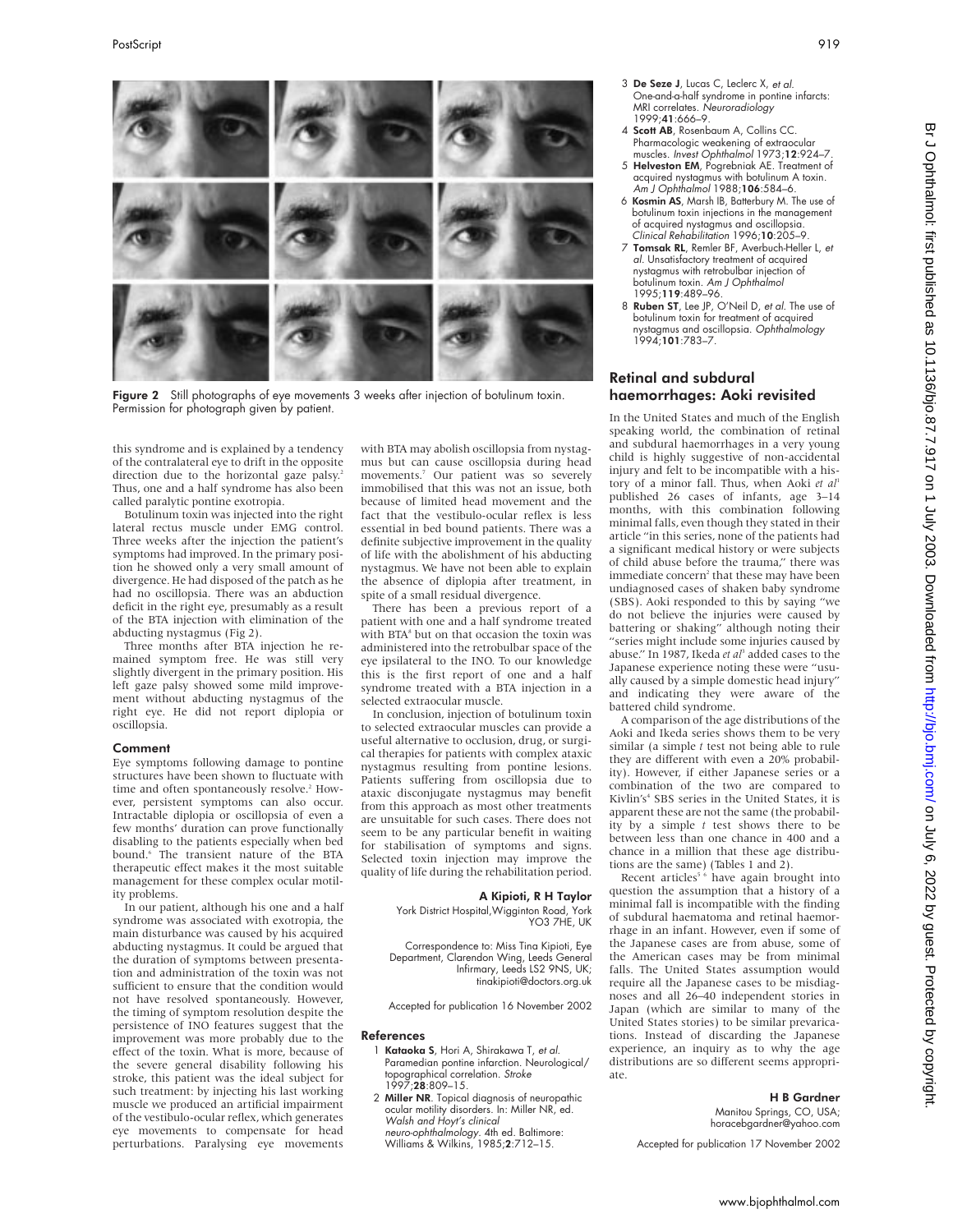|                    |                         |                                        | Age (months)              |                                     |                              |                |                                |                              |                                       |                                  |                   |                 |                                           |                                   |                      |                           |          |
|--------------------|-------------------------|----------------------------------------|---------------------------|-------------------------------------|------------------------------|----------------|--------------------------------|------------------------------|---------------------------------------|----------------------------------|-------------------|-----------------|-------------------------------------------|-----------------------------------|----------------------|---------------------------|----------|
|                    |                         | 47                                     | $\mathcal{P}$             |                                     |                              |                | 3 4 5 6 7                      |                              | 8 9 10                                |                                  |                   | $\overline{11}$ |                                           | 12 13 14 15 16                    |                      |                           |          |
| Number<br>of cases | Kivlin<br>Aoki<br>Ikeda | $\overline{9}$<br>$\Omega$<br>$\Omega$ | 13<br>$\circ$<br>$\Omega$ | <sup>18</sup><br>$-1$<br>$\bigcirc$ | $15\quad6$<br>$\overline{0}$ | $\overline{0}$ | 10 7<br>$-1$<br>$\overline{0}$ | 6<br>$\overline{\mathbf{3}}$ | $\overline{4}$<br>6<br>$\overline{1}$ | $\overline{1}$<br>3 <sup>3</sup> | 6 3<br>2 5 2<br>3 |                 | $\overline{\mathbf{3}}$<br>$\overline{0}$ | - 3<br>$\overline{1}$<br>$\Omega$ | $\Omega$<br>$\Omega$ | $\mathcal{P}$<br>$\Omega$ | $\Omega$ |

| Table 2 Probabilities |         |                                |            |  |  |
|-----------------------|---------|--------------------------------|------------|--|--|
|                       | t value | Degrees of freedom Probability |            |  |  |
| Aoki = Ikeda          | 0.79    | 13                             | >0.200     |  |  |
| $lk$ eda = Kivlin     | 3.43    | 13                             | < 0.0025   |  |  |
| Aoki = Kivlin         | 4.66    | 25                             | < 0.0005   |  |  |
| $A + I =$ Kivlin      | 6.09    | 39                             | < 0.000001 |  |  |

#### References

- 1 Aoki N, Masuzawa H, Infantile acute subdural hematoma. Clinical analysis of 26 cases. J Neurosurg 1984;61:273–80.
- 2 Rekate HL. Subdural hematomas in Infants. J
- Neurosurg. 1985;**62**:316–17.<br>3 **Ikeda A**, Sato O, Tsugane R, *et al*. Infantile acute subdural hematoma. Child's Nerve Syst 1987;3:19–22.
- 4 Kivlin JD. A 12-Year ophthalmologic experience with the shaken baby syndrome at a regional children's hospital. Trans Am Ophthalmol Soc 1999;97:545–581.
- 5 Ommaya AK, Goldsmith W, Thibault L. Biomechanics and neuropathology of adult and paediatric head injury. Br J Neurosurg 2002;16:220–42.
- 6 Uscinski R. Shaken baby syndrome:fundamental questions. Br J Neurosurg 2002;16:217–19.

## Treatment of vascular tufts at the pupillary margin before cataract surgery

Iris vascular tufts or microhaemangiomas are an infrequent finding on ophthalmic evaluation. Previous reports have attributed vascular tufts at the papillary margin of the iris to diabetes, myotonic dystrophy,<sup>1</sup> in association with Sturge-Weber syndrome,<sup>2</sup> or in association with haemangioma of the orbit or eyelid. We describe a patient with multiple cutaneous and iris margin haemangiomas who had a history of recurrent hyphaema and underwent successful argon laser treatment of pupillary margin haemangiomas before extracapsular cataract extraction with intraocular lens implantation.

#### Case report

The patient is a 75 year old man first seen 2 years earlier by the retinovascular service at the Wilmer Eye Institute, Baltimore, MD, USA, for recurrent hyphaema in the left eye. He was noted to have multiple haemangiomas on the pupillary border of both eyes as well as numerous cutaneous haemangiomas on his trunk. A small hyphaema was appreciated inferiorly in the left eye with no active bleeding. Gonioscopic examination was normal except for blood in the inferior angle and the intraocular pressure was 16 mm Hg in each eye. There was no corneal endothelial blood staining. He was treated with homatropine hydrobromide ophthalmic solution 5% (Ciba Vision, Duluth, GA, USA) twice a day and

prednisolone acetate 1% (Falcon Pharmaceuticals, Fort Worth, TX, USA) four times a day for 1 week to decrease light sensitivity and to prevent intraocular inflammation. The hyphaema subsequently resolved without sequelae. It was suggested that if he suffered a rare occasional haemorrhage he would be treated symptomatically, but multiple repeat haemorrhages would be treated with laser coagulation or surgical excision.

He now presents to the cornea, cataract, and refractive service at the Wilmer Eye Institute for reduced visual acuity primarily in the right eye. On examination, Snellen visual acuity measured 20/400 in the right eye with an intraocular pressure measuring 15 mm Hg. Pupils were round and reactive without an afferent pupillary defect. External examination was significant for multiple 1–2 mm raised cutaneous haemangiomas on the chest, neck, and back (Fig 1). The lesions were painless to touch, and according to the patient, have been increasing in number since childhood yet hadn't increased in size, changed colour, nor caused bleeding. Slit lamp biomicroscopic examination was significant for multiple small vascular loops along the pupillary margin of the iris in each eye (Fig 2). Gonioscopic examination showed no neovascularisation of the anterior chamber angle. After dilatation, there was no active bleeding



Figure 1 Multiple cutaneous haemangiomas on the trunk.

but evidence of pigment clumps on the anterior capsule in each eye. The right crystalline lens showed dense nuclear sclerosis and posterior subcapsular cataractous change. Funduscopic examination demonstrated a cup to disc ratio of 0.7 in the right eye. The disc, macula, and vessels were normal except for mild arteriolar narrowing. The examination of the left eye was significant for venous congestion with a small superficial nerve fibre layer haemorrhage on the inferior border of the disc. This possibly represented an impending vein occlusion.

Although it was believed that cataract surgery could be done safely without addressing the management of the angiomas, the risk of lasering the angiomas was low and if closure of the vascular loops was achieved, the intraoperative risk for bleeding might be reduced. The patient was taken off aspirin before the laser treatment and an iris angiogram was performed to guide treatment in order not to miss any subclinical leaking vascular tufts (Fig 3). Argon laser was used with 200 µm spot size, power of 200 mW for 0.1 second duration. A total of 50 spots were administered to close all tufts appreciated clinically and angiographically. No bleeding was noted during the procedure. The patient subsequently underwent uncomplicated extracapsular cataract extraction through a clear corneal incision under topical anaesthesia. Upon insertion of the intraocular lens, a small amount of blood was noticed in the anterior chamber, most probably secondary to iris trauma during the manoeuvre. This was washed out with balanced salt solution. No blood was noticed in the anterior chamber on the first postoperative day nor during a 10 month postoperative follow up period.

### **Comment**

Vascular anomalies of the pupillary margin are rarely seen but have been previously implicated as a possible cause of spontaneous hyphaema.<sup>3</sup> More unusual are iris haemangiomas associated with cutaneous haemangiomas. Generalised cutaneous and visceral



Figure 2 Slit lamp biomicroscopic image of pupillary margin vascular loops (arrows).



Figure 3 Iris angiogram showing multiple leaking vascular tufts at the pupillary margin.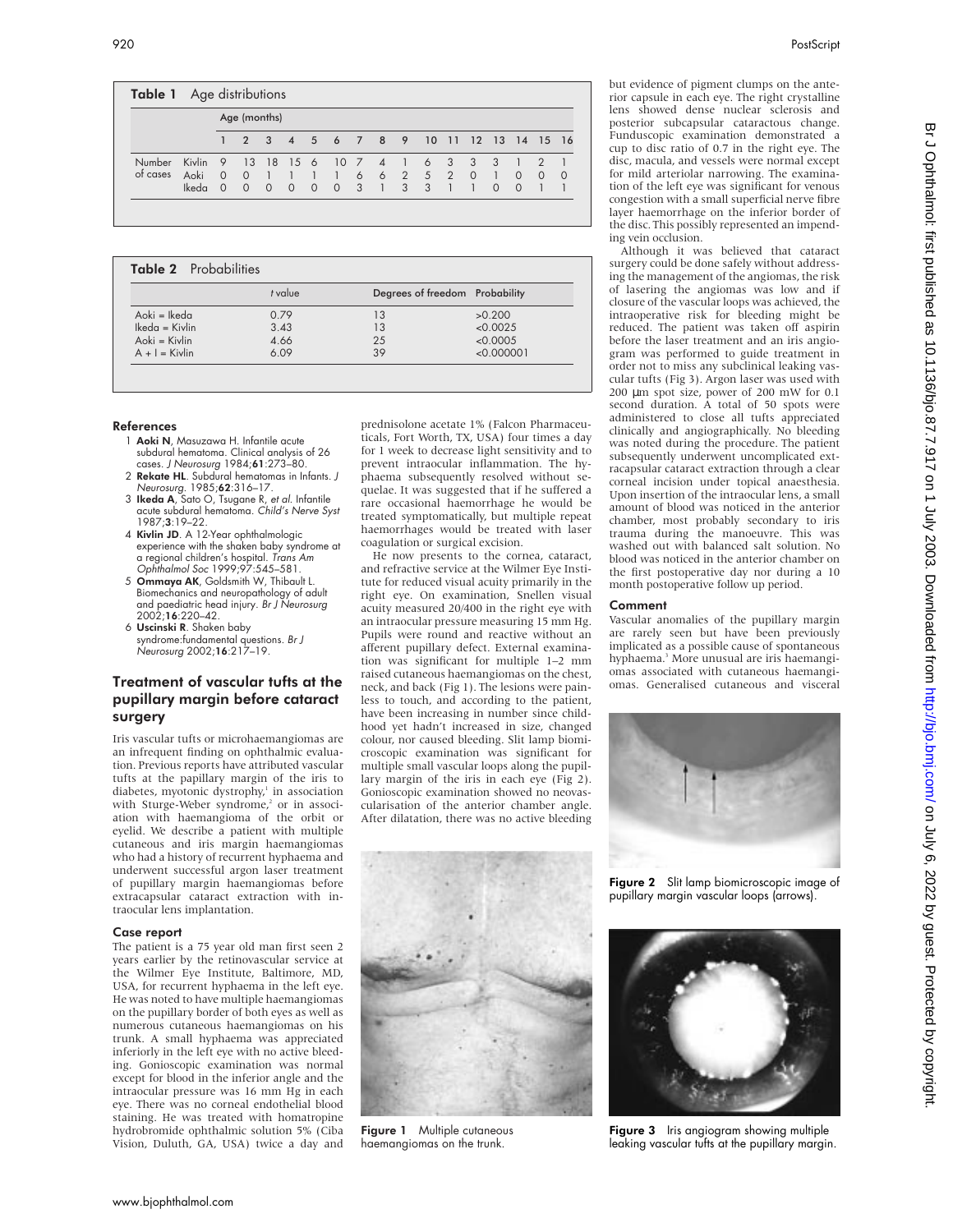haemangiomas have been described as diffuse congenital haemangiomatosis in neonates,4 but iris and cutaneous haemangiomas in adults are infrequently described.

Vascular tufts at the pupillary margins are usually asymptomatic and if hyphaema does occur, recurrence is unlikely.<sup>5</sup> Past treatment had been reserved for patients with recurrent hyphaema or bleeds recalcitrant to medical management. Argon laser treatment of a bleeding iris vascular tuft has been described twice previously for active bleeding resulting in hyphaema with increased intraocular pressure. In both case reports, few laser applications easily stopped the haemorrhaging.<sup>67</sup> Our patient suffered recurrent hyphaemas in one eye and presented with a mature cataract in the other. Surgical decompression of the globe, surgical manipulation causing trauma to the fragile vascular loops, hypotony, and frequent postoperative use of mydriatics causing pupillary "gymnastics" can all cause haemorrhage in patients with otherwise asymptomatic vascular tufts.<sup>8</sup> Although no previous study demonstrated bleeding of the fragile vascular tufts with surgical decompression, it was theorised that closure of the haemangiomas would reduce the intraoperative risk of bleeding during cataract surgery. The major risk of the laser was bleeding during the procedure, but this was considered low compared to a possible bleeding process during surgery because a closed eye procedure would allow for a more rapid tamponade of any bleeding process. Another risk was the possible damage to the lens that would be extracted in any case. Other laser risks were intraocular inflammation due to iris or lens damage and glaucoma, which can be caused by an inflammatory process or the result of hyphaema.

We observed only minimal bleeding from the iris during cataract surgery and no further hyphaema in the postoperative period and therefore recommend considering argon laser treatment to pupillary margin vascular tufts before surgery to decrease the possibility of intraoperative and well as postoperative complications of uncontrolled haemorrhaging.

Financial interest: none.

#### M Winnick, E Margalit, A P Schachat, W J Stark

Cornea, Cataract and Refractive Service and the Retinal Vascular Center, Wilmer Eye Institute, Johns Hopkins University School of Medicine, Baltimore, MD, USA

Correspondence to: Walter J Stark, MD, Corneal and Cataract Services, Wilmer Eye Institute, 327 Maumenee Building, 600 N. Wolfe Street, Baltimore, MD 21287-9238, USA; wstark@jhmi.edu

Accepted for publication 19 November 2002

#### References

- 1 Cobb B, Shilling JS, Chisholm IH. Vascular tufts at the pupillary margin in myotonic
- dystrophy. Am J Ophthalmol 1970;69:573-82. 2 Reese AB. Tumors of the eye. 3rd ed. New York: Harper & Row, 1976:282.
- 3 Dahlmann AH, Benson MT. Spontaneous hyphema secondary to iris vascular tufts. Arch Ophthalmol 2001;119:1728.
- 4 Naidoff MA, Kenyon KR, Green WR. Iris hemangioma and abnormal retinal vasculature in a case of diffuse congenital hemangiomatosis. Am J Ophthalmol 1971;72:633–44.
- 5 Podolsky M, Srinivasan BD. Spontaneous hyphema secondary to vascular tuft of pupillary margin of the iris. *Arch Ophthalmol*<br>1979;**97**:301–2.
- 6 Coleman SL, Green WR, Patz A. Vascular tufts of pupillary margin of iris. *Am J*<br>Ophthalmol 1977;**83**:881–3.
- 7 Hagen AP, Williams GA. Argon laser treatment of a bleeding iris vascular tuft. *Am J*<br>Ophthalmol 1986;**101**:379–80.
- 8 Maner RS, Sachs W. Spontaneous hyphema. Am J Ophthalmol 1972;74:293-5.

## Treatment of retinal folds using a modified macula relocation technique with perfluorohexyloctane tamponade

Retinal folds are a relatively uncommon complication of retinal surgery. Macula involvement can produce poor acuity and disturbing metamorphopsia. We report a novel treatment for macula fold using the surgical techniques of foveal translocation and perfluorohexyloctane  $(F<sub>6</sub>H<sub>8</sub>)$ , a new heavier than water agent licensed for long term internal tamponade. $12$ 

#### Case report

A 51 year old man with Terson's syndrome was found to have retinal detachment on B-scan ultrasonography. He underwent vitrectomy and lensectomy with  $C_2F_6$  gas tamponade for a superior, macula off retinal detachment. He was postured face down overnight. A retinal fold crossing the macula was noted on the first postoperative day (Fig 1A). At 3 months the best corrected acuity was 6/24. The patient described the image in the affected eye as being split diagonally, with the two half images separated. He was referred to our unit for further management.

We used a 41 gauge needle to detach approximately one quarter of the retina by saline infusion into the subretinal space.<sup>3</sup>  $F.H.$ was injected displacing subretinal fluid (SRF) anteriorly, opening out the retinal fold and reapposing the photoreceptors to the pigment epithelium. No direct retinal manipulation was required. The SRF was left in situ and the patient postured on his back to allow the retina to "iron out" slowly as the SRF resorbed. The  $F<sub>e</sub>H<sub>s</sub>$  was removed after 5 days. The retina remained flat, without folds (Fig 1B). Seven weeks after surgery his metamorphopsia had resolved with a best corrected acuity of  $6/18+2$ .

Electroretinography was performed before and 10 weeks after surgery using ISCEV standard protocol. The ERG responses showed no evidence of diminution following redetachment and subsequent removal of  $F<sub>e</sub>H<sub>a</sub>$ tamponade. (Standard flash in dark adapted state gave a-wave amplitudes of 195 µV before surgery and 219 µV after; b-wave amplitudes of 367 µV before and 453 µV after.)

#### Comment

Retinal folds through the macula have been reported following both vitrectomy<sup>4</sup> and conventional surgery for retinal detachment.<sup>5</sup> Van Meurs *et al* report the incidence as 2.8% with Meurs *et al* report the incidence as 2.8% with<br>conventional surgery.<sup>6</sup> Risk factors for retinal



gas tamponade (bubble large in relation to detachment), circumferential buckles, and incomplete drainage of SRF. When gas tamponade is used in the presence of residual SRF starting the posturing with the break dependent and slowly rolling the patient to the desired posture may reduce the risk of macula folds. Larrison *et al<sup>4</sup>* reported that out of 15 cases with folds involving the macula one third had postoperative acuity of 6/60 or worse and only one third managed 6/18 or better (mean follow up 25 months). Recent data from a dog model of macula relocation<sup>7</sup> suggest that macula folds may be associated with progressive visual deterioration. Hayashi *et al* demonstrated progressive loss of photoreceptors and thinning of the outer nuclear layer within retinal folds. TUNEL assay showed apoptotic cells in the outer and inner nuclear layers of the folds.

Perfluorohexyloctane is a semi-fluorinated alkane with a specific gravity of 1.35, and a high interfacial tension to water (49 mN/m). Its use in complicated retinal detachment surgery and the histology of associated epiretinal membranes have been reported.<sup>28</sup>

We have previously demonstrated that the retina can be stretched by brushing, a phenomenon we referred to as redistribution of neurosensory retina.<sup>3</sup> Macular translocation can be achieved without sclera imbrication to generate redundancy,<sup>9</sup> by introducing a gas bubble in the presence of a bullous retinal detachment. The bubble occupies the top half of the vitreous cavity. The SRF is displaced inferiorly and, confined by the anterior attachment of retina, puts the macula on stretch.

Similarly, in our patient, we induced a bullous retinal detachment, used a bubble of



Figure 1 Fundus photograph showing macula fold before surgical correction (A), and 7 weeks after correction (B)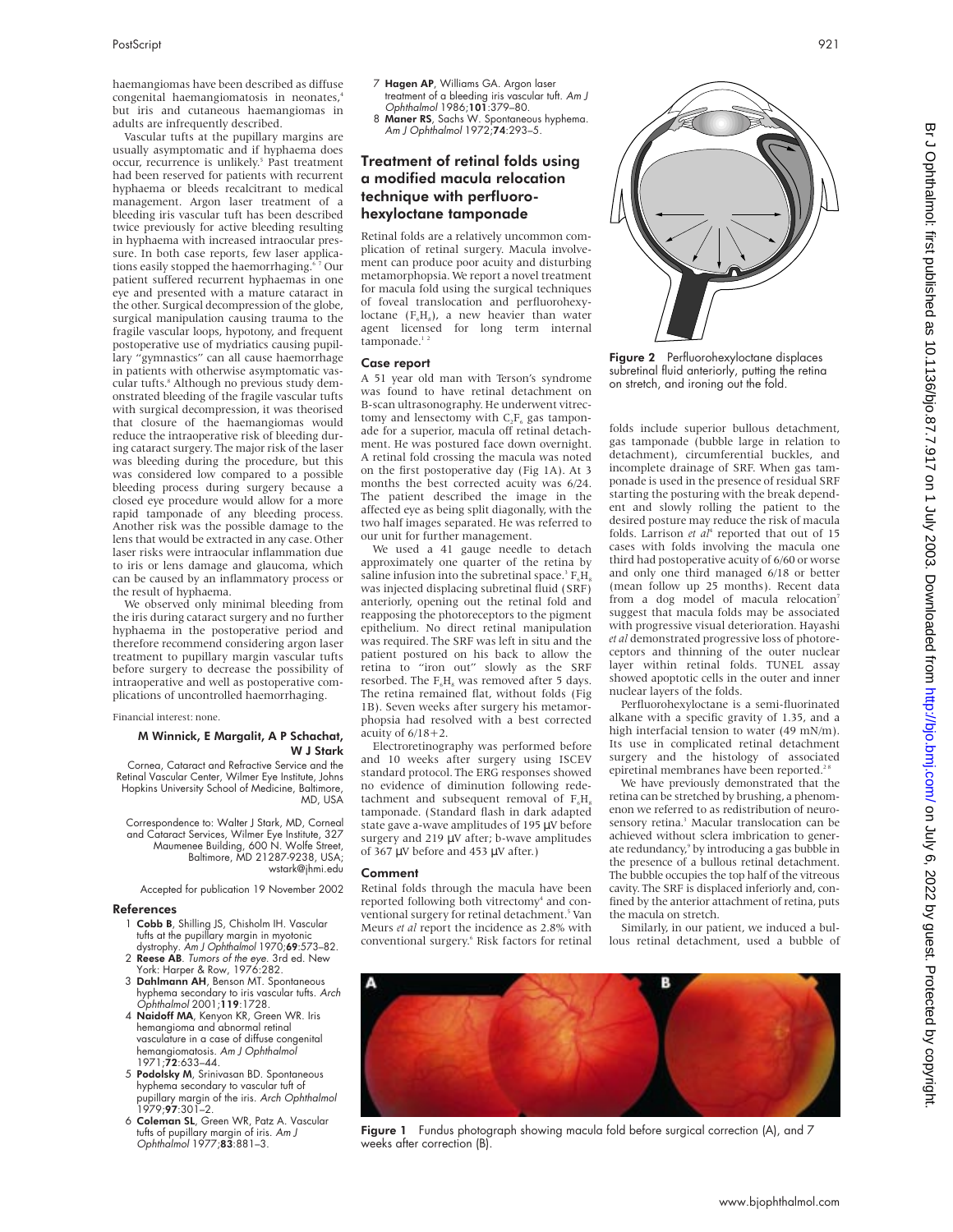heavy liquid and postured the patient supine. The  $F<sub>6</sub>H<sub>8</sub>$  occupied the dependent part of the vitreous cavity and displaced the SRF peripherally and anteriorly. The SRF is confined by the attachment of the retina at the ora serrata. This effectively put the retina on stretch and "ironed out" the macular fold (Fig 2).

Kertes and Peyman<sup>10</sup> reported treatment of retinal folds in two patients having surgery for tractional retinal detachment (one diabetic, one toxocara granuloma). They used peroperative perfluoro-perhydrophenanthrene tamponade and direct retinal manipulation with a silicone tipped cannula. No significant visual improvement was noted as the folds were outside the macula. Our technique involves no direct instrumental manipulation of the central retina. We have been able to effectively treat the macula fold by exploiting the specific gravity of the tamponade agent. Avoidance of macula folds by addressing causative factors is obviously preferable to treatment. We have been impressed with the complete disappearance of the fold in this case. In selected cases surgery may be appropriate to alleviate troublesome metamorphopsia and possibly reduce the risk of permanent and progressive reduction in vision resulting from the macular fold.

#### E N Herbert, C Groenewald, D Wong Royal Liverpool University Hospital, Prescott Street, Liverpool L8 7NP, UK

Correspondence to: Edward N Herbert, Royal Liverpool University Hospital, Prescott Street, Liverpool L8 7NP, UK; enherbert@doctors.org.uk

Accepted for publication 4 December 2002

#### References

- 1 Zeana D, Becker J, Kuckelkorn R, et al. Perfluorohexyloctane: a long term vitreous tamponade in the experimental animal. Int Ophthalmol 1999;23:17–24.
- 2 Kirchhof B, Wong D, van Meurs J, et al. Use of perfluorohexyloctane as a long-term internal tamponade agent in complicated retinal detachment surgery. *Am J Ophthalmol*<br>2002;**133**:95–101.
- 3 Wong D, Lois N. Foveal relocation by redistribution of the neurosensory retina. Br J Ophthalmol 2000;84:352–7.
- 4 Larrison WI, Frederick AR Jr, Peterson TJ, et al. Posterior retinal folds following vitreoretinal surgery. Arch Ophthalmol 1993;111:621-5.
- 5 Pavan PR. Retinal fold in macula following intraocular gas. Arch Ophthalmol 1984;102:83–4.
- 6 Van Meurs JC, Humalda D, Mertens DA, et al. Retinal folds through the macula. Doc Ophthalmol 1991;78:335–40.
- 7 Hayashi A, Usui S, Kawaguchi K, et al. Retinal changes after retinal translocation surgery with scleral imbrication in dog eyes.
- Invest Ophthalmol Vis Sci 2000;41:4288–92. 8 Hiscott P, Magee RM, Colthurst M, et al. Clinicopathological correlation of epiretinal membranes and posterior lens opacification following perfluorohexyloctane. Br J Ophthalmol 2001;85:179–83.
- 9 De Juan E Jr, Vander JF. Effective macula translocation without scleral imbrication . Am J Ophthalmol 1999;128:380–2.
- 10 Kertes PJ, Peyman GA. Management of dry retinal folds. Int Ophthalmol 1997;21:53-5.

## Is hyaline degeneration of the cornea a precursor of Salzmann's corneal degeneration?

Hyaline degeneration of the cornea has been described by Smolin and Thoft<sup>1</sup> as a specific and rare pathological entity. Other authors have used the term hyaline degeneration of the cornea synonymous with climatic droplet



Figure 1 (A) Lower third of the left cornea showing a slightly elevated, yellowish, subepithelial and sharply demarcated opacity. Note the separation of the opacity from the limbus (arrow), attenuated by pronounced vessels. (B) Histological section of the superficial cornea, showing a diffuse hyalinosis of the stroma (zone of marked hyalinosis denoted by arrowheads; haematoxylin and eosin). (C) Electron micrograph of the removed corneal stroma showing many fibrillar structures, partly arranged in bundles, representing collagen tissue. (D) Recurrent corneal opacity with characteristic nodular lesions (b), showing an extension along the nasal limbus with the start of corneal vascularisation (asterisk). Note significant increase in limbal involvement in comparison with (A). (E) Cornea of the right eye showing a punctual, superficial opacity in paracentral location.

keratopathy, or spheroidal degeneration of the cornea.<sup>2</sup> A literature search failed to reveal any cases of initially diagnosed hyaline degeneration of the cornea as a precursor of Salzmann's corneal degeneration. We present the first case known to us of initially diagnosed hyaline degeneration of the cornea, assumed to be a precursor of Salzmann's corneal degeneration.

#### Case report

A 34 year old woman was referred to our department in April 1998 with increasing opacity of the left cornea. Her medical and ophthalmological history was uneventful. The lower third of the left cornea showed a slightly elevated, yellowish, subepithelial opacity, sharply demarcated and separated from the limbus by a marked interspace (Fig 1A). The right eye was without pathological findings. The corneal opacity was removed by a scarifier both because of persistent foreign body sensation and for diagnostic purposes.

The histological examination of the removed corneal tissue revealed marked, diffuse hyalinosis of the stroma (Fig 1B), and focal degenerations of the overlying corneal epithelium. The presence of amyloid substance was excluded by Congo red staining. Electron microscopy demonstrated the described hyaline areas to represent collagenous tissue (Fig 1C). The assessment of the clinical and histological appearance of the corneal changes led to the diagnosis of hyaline degeneration of the cornea, according to the classification of Smolin and Thoft.

After a period of 2 years the patient presented with recurrent corneal opacity extending beyond the initial pathological area. The clinical appearance of the opacity

was markedly different, consisting of several, peripheral, subepithelial, white, slightly prominent lesions. The corresponding juxtalimbal cornea was characterised by cloudy opacification and the start of vascularisation (Fig 1D). The cornea of the right eye, which was without pathological findings 2 years earlier, now exhibited a circumscribed injection of limbal vessels as well as a punctiform, superficial opacity at a paracentral location (Fig 1E). The described findings were unchanged at the time of the most recent examination of the patient in August 2002. The clinical aspect of the left eye and the bilateral occurrence of corneal disease enabled the diagnosis of Salzmann's corneal degeneration.

#### Comment

The diagnosis of Salzmann's corneal degeneration is made clinically, with subepithelial, prominent corneal lesions representing the most important sign of this disease.

We believe that the initial corneal alteration, clinically diagnosed as hyaline degeneration of the cornea, represents a precursor of Salzmann's corneal degeneration. This assumption is based on the fact that the respective histological findings already indicated the presence of this pathology.<sup>4-6</sup> In the region of nodular thickening the superficial stromal tissue consists of collagen fibrils which are hyalinised and arranged in an irregular fashion in the absence of inflammatory changes or vascularisation. The corneal epithelium shows focal degenerations, while Bowman's membrane is not identified at its usual subepithelial location.

This case gives rise to the question as to whether hyaline degeneration may exist as a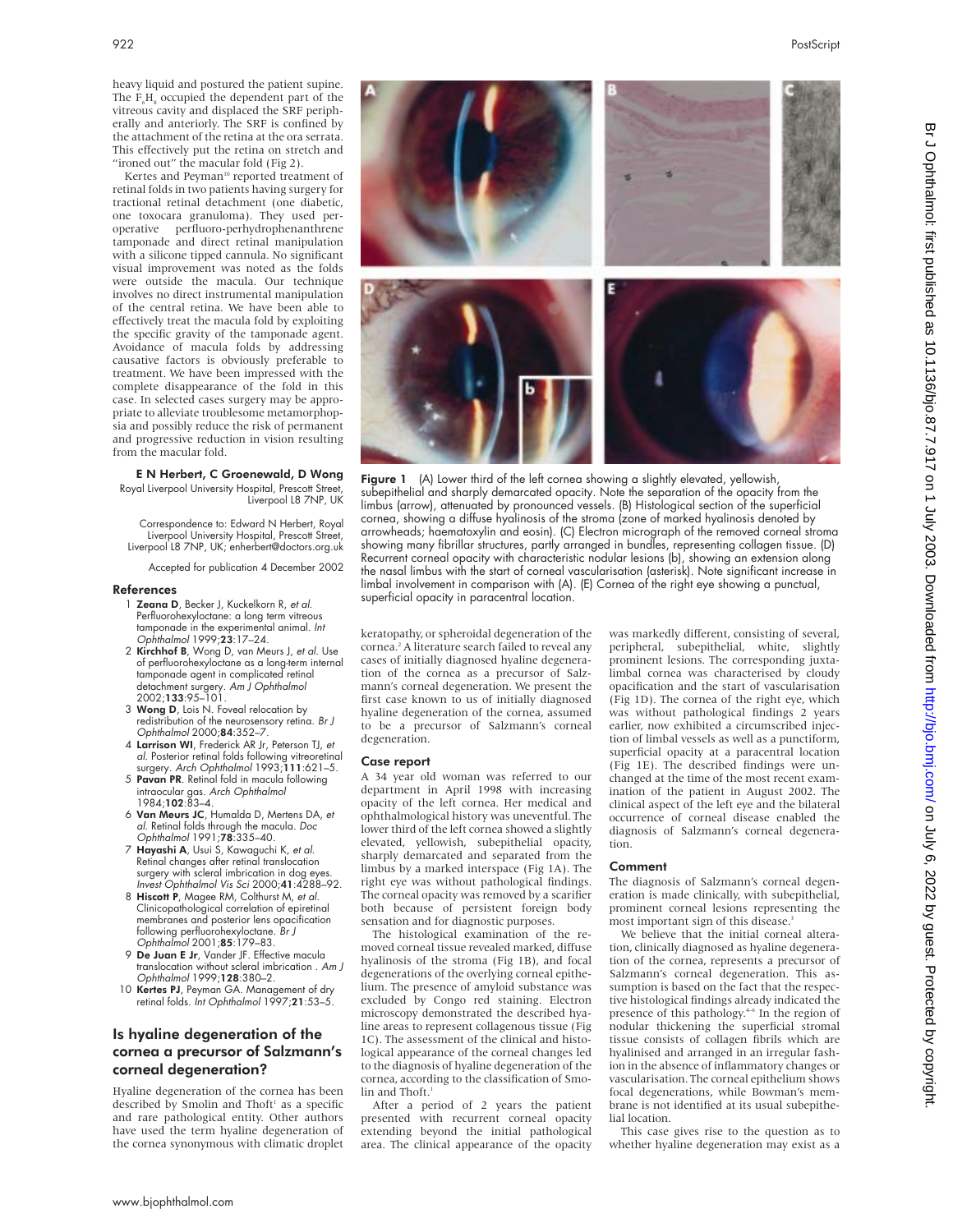separate entity. Furthermore, if hyaline degeneration of the cornea is considered to be a precursor of Salzmann's corneal degeneration, the apparently spontaneous development of this condition in this case does not conform to this description. The published cases of Salzmann's corneal degeneration are almost without exception associated with a<br>history of chronic or recurrent history of chronic or recurrent keratoconjunctivitis<sup>347</sup> and, less frequently, with repeated surgical trauma<sup>8</sup> or corneal dystrophy.<sup>8</sup> <sup>9</sup> The spontaneous occurrence of Salzmann's corneal degeneration we report has only rarely been described.<sup>358</sup> A possible explanation for this may be that two variants of Salzmann's corneal degeneration exist: a secondary variant, associated with different corneal pathologies, and a primary one. Further work is required to determine whether the aetiology of the primary variant might be related to limbal insufficiency, which eventually causes both eyes to be affected, as is suggested by the onset of clinical signs of corneal conjunctivalisation in our patient.<sup>10</sup>

#### M Frising, S Pitz, D Olbert

Department of Ophthalmology, Johannes Gutenberg-University, Langenbeckstrasse 1, D-55101 Mainz, Germany

#### J Kriegsmann

Institute of Pathology, Moltkestrasse 32, D-54292 Trier, Germany

#### W Lisch

Municipal Hospital Hanau, Leimenstrasse 20, D-63450 Hanau, Germany

> Correspondence to: M Frising; frising@augen.klinik.uni-mainz.de

Accepted for publication 4 December 2002

#### References

- 1 **Smolin G**. Corneal dystrophies and degenerations. In: Smolin G, Thoft RA, eds The cornea. 3rd ed. Boston, New York, Toronto, London: Little, Brown, 1994:503.
- 2 Gray RH, Johnson GJ, Freedman A. Climatic droplet keratopathy. *Surv Ophthalmol*<br>1992;**36**:241–53.
- 3 Salzmann M. Über eine Abart der knötchenförmigen Hornhautdystrophie. Ztschr Augenheilkd 1925;57:92–9.
- 4 Vannas A, Hogan M, Wood I. Salzmann's nodular degeneration of the cornea. Am J Ophthalmol 1975;79:211–19.
- 5 Muir E. Salzmann's nodular corneal dystrophy (report of a case). Am J Ophthalmol 1940;23:138–44.
- 6 Bischler V. Dystrophie cornéenne nodulaire de Salzmann. *Ophthalmologica*<br>1946;**111:**111–19.
- 7 Hanselmayer H. Knötchenförmige Hornhautdystrophie nach Salzmann. Klin Monatsbl Áugenheilkd 1968;153:833-7
- 8 Wood TO. Salzmann's nodular degeneration. Cornea 1990;9:17–22.
- 9 Werner Leonardo P, Issid K, Werner Liliana P, et al. Salzmann's corneal degeneration associated with epithelial basement membrane dystrophy. Cornea 2000;19:121–3.
- 10 Kruse FE, Völcker HE. Die Stammzellen des Hornhautepithels am Limbus. Physiologie und Bedeutung tür Hornhauterkrankungen. In:<br>Kampik A, Grehn F, eds. *Das äussere Auge*. Stuttgart: Enke, 1996:70.

## Hospital acquired aspergillus **keratitis**

*Aspergillus fumigatus* is a ubiquitous mould that rarely causes ocular pathology. Aspergillus keratitis may be seen following trauma or surgery<sup>1</sup> to the eye and has recently been reported following laser in situ



Figure 1 Corneal ulcer with hypopyon.

keratomileusis.2 3 Endophthalmitis is also a rare event after trauma or surgery. Endogenous aspergillus endophthalmitis is seen in patients who are immunocompromised, have endocarditis, or a history of injecting drug use. An outbreak of ocular aspergillosis following cataract surgery has been reported in association with building a new hospital in the Middle East.<sup>4</sup> We report a case of aspergillus keratitis associated with hospital construction in the United Kingdom.

#### Case report

A 43 year old man presented with a right sided corneal ulcer and a vision of hand movements (Fig 1). He had a past history of bilateral herpes simplex keratitis, rosacea related keratopathy, bilateral corneal grafts, and cataract surgery. The right corneal ulcer was treated with intensive topical ofloxacin and prednisolone acetate 1%. Alpha haemolytic streptococci and coagulase negative staphylococci were cultured from the corneal scrape. The central cornea thinned and a hypopyon became visible. The cornea then perforated and a bandage contact lens and glue was placed on the cornea while graft material was being obtained. A penetrating keratoplasty was performed with a 9 mm donor placed into an 8.5 mm recipient bed with interrupted sutures (Fig 2). Soon after surgery the microbiology laboratory grew *Aspergillus fumigatus* from two plates from the corneal scrape. The patient was taken back to theatre for intravitreal amphotericin B injection and topical amphotericin was commenced. The patient made an excellent recovery and has maintained a vision of 6/9 in the right eye with a refraction of −3.25/  $+3.00\times105$ .



Figure 2 Corneal graft 1 month after surgery.

#### Comment

This patient has unfortunately had infection of the cornea with virus, bacteria, and fungus. The previous herpetic and rosacea related keratopathy resulted in his original corneal grafts and were a risk factor for the development of bacterial keratitis. Considerable demolition and construction work was taking place at the time the patient was admitted to the Royal Devon and Exeter Hospital. The old hospital tower block was being pulled down and the aspergillus infection was probably due to contamination from fungal spores released during the demolition work.

Penetrating keratoplasty is a recognised treatment for fungal keratitis,<sup>5</sup> although the graft was performed for the corneal perforation and the fungal infection was only noted after the graft. We believe this is the first documented combined bacterial and fungal keratitis in the United Kingdom that may be attributed to contamination by fungal spores released by hospital demolition work.

#### B Burt, G Pappas, P Simcock

West of England Eye Unit, Royal Devon and Exeter Hospital, Exeter EX2 5DW, UK

Correspondence to: Peter Simcock, West of England Eye Unit, Royal Devon and Exeter Hospital, Barrack Road, Exeter EX2 5DW, UK; psimcock@hotmail.com

Accepted for publication 4 December 2002

#### References

- 1 **Mendicute J**, Orbegozo J, Ruiz M, et al. Keratomycosis after cataract surgery. J Cataract Refract Surg 2000;**26**:1660–6.<br>2 **Kuo IC**, Margolis TP, Cevallos V, et al.
- Aspergillus fumigatus keratitis after laser in situ keratomileusis. Cornea 2001;20:342–4.
- 3 Ritterband D, Kelly J, McNamara T, et al. Delayed-onset multifocal polymicrobial keratitis after laser in situ keratomileusis. J Cataract Refract Surg 2002;28:898-9.
- 4 Tabbara KF, Al Jabarti A. Hospital construction-associated outbreak of ocular Aspergillosis after cataract surgery.<br>Ophthalmology 1998;**105**:522–6.
- 5 Xie L, Dong X, Shi W. Treatment of fungal keratitis by penetrating keratoplasty. *Br J*<br>Ophthalmol 2001;**85**:1070–4.

## Thyroid eye disease: an unusual presentation

Viagra (Sildenafil) is an oral preparation for the treatment of male erectile dysfunction. Although the drug is marketed solely for its therapeutic purposes, it has high potential for abuse owing to its ability to intensify and prolong erectile response. We describe here an ocular side effect following its use as a recreational drug, which led to the diagnosis of thyroid eye disease.

#### Case report

A 30 year old white man was referred to the eye clinic, with a history of waking up one morning with a left proptosis, having had no ocular signs or symptoms the previous day. The patient did not have any subjective symptoms of pain, redness, change in visual acuity, double vision, or of hearing any sounds. There was no history of direct or indirect trauma. He gave a history of having acquired a tablet of Viagra from a friend at a Christmas party. He ingested half and gave half to his partner. The exact dosage strength was unknown. His partner noticed increased visibility of the white of the eye under the left upper lid. He was otherwise healthy and was taking no medication.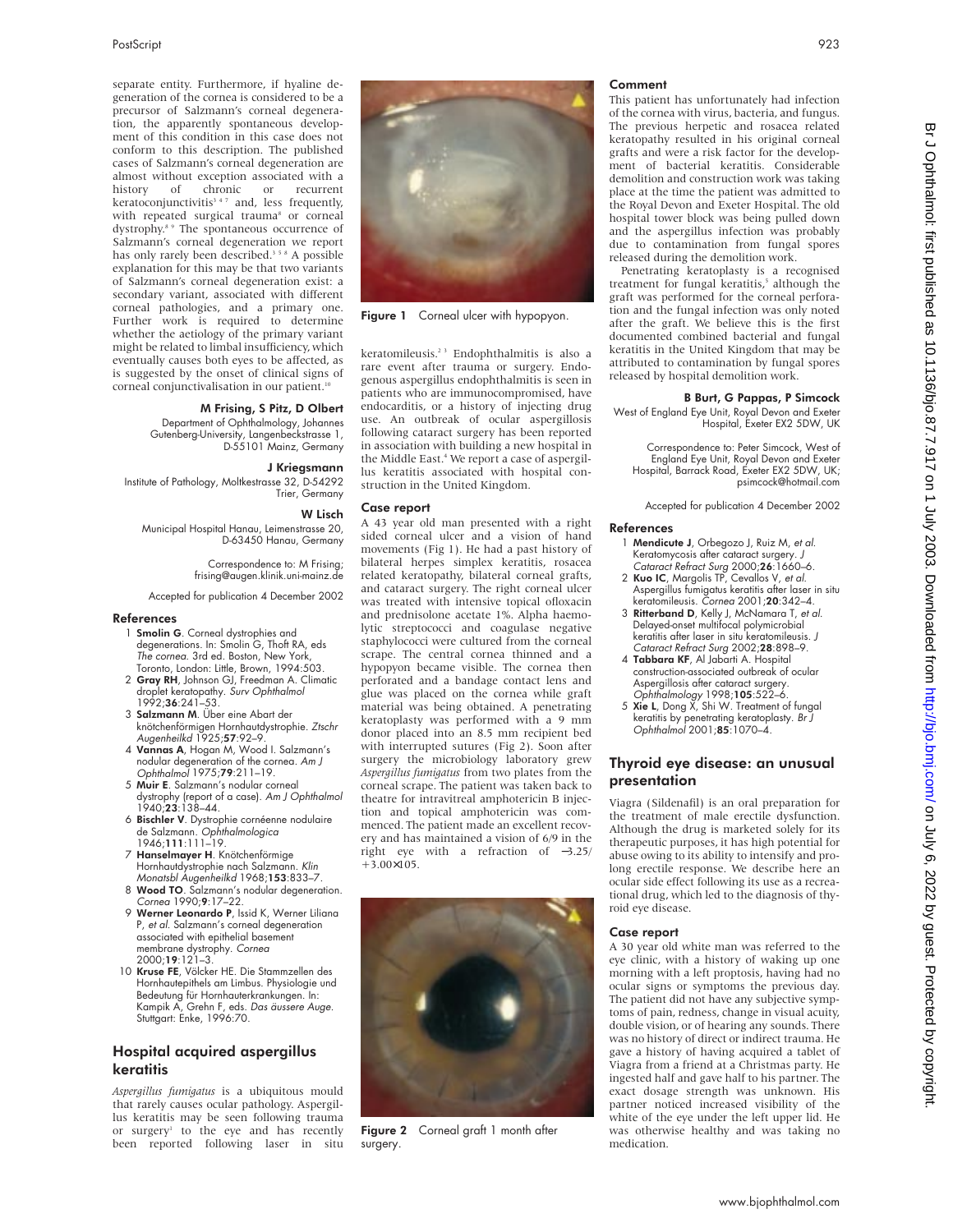The clinical findings along with the acute onset history led us to suspect superior ophthalmic vein thrombosis as a possible cause. An magnetic resonance imaging (MRI) scan was ordered with a specific request to comment on the calibre of the superior ophthalmic veins. The MRI scans showed normal superior ophthalmic veins bilaterally but thickening of all extraocular muscles, particularly the inferior recti on both sides. The inferior rectus was intensely white on T2 weighted scans. Biochemical tests for thyroid function showed him to have high T3 and T4 levels and very low TSH levels.

#### Comment

Sildenafil citrate has been in use since early 1998 for the treatment of male erectile dysfunction. It is a selective cyclic guanosine monophosphate dependent phosphodiesterase type 5 (PDE5) inhibitor. It potentiates the smooth muscle relaxant effect of nitric oxide and leads to engorgement of the sinusoids of the corpus cavernosa with a resultant penile erection. At the time of orgasm, emission, and ejaculation sympathomimetic substances adrenaline (epinephrine) and noradrenaline (norepinephrine)—are released with consequent sinusoidal smooth muscle contraction and rapid loss of penile rigidity.<sup>1</sup>

As with any new drug, clinical information and known side effects with regard to sildenafil are limited. Ocular side effects are few. Although sildenafil was developed as a selective PDE5 inhibitor, it has about 10% effect against PDE6—an enzyme localised in retinal photoreceptors. This results in various visual symptoms like a blue tinge to vision, impaired colour vision, increased light sensitivity, and blurred vision. Symptoms are transient and occur between 2–4 hours after ingestion. Results of ocular electrophysiological tests have been variable.<sup>23</sup> A recent study showed no effect of sildenafil on mean blood pressure, intraocular pressure, perfusion pressure, or choroidal and optic nerve head blood flow,<sup>4</sup> but there have been isolated reports of anterior ischaemic optic neuropathy,<sup>5</sup> vascular third nerve palsy,<sup>6</sup> and retinal vascular occlusions.

Lid retraction following ingestion of Viagra has not been reported before. We believe that the release of sympathomimetic substances may have produced a supranormal response in the form of noticeable lid retraction in a sensitised individual with thyroid dysfunction. We speculate, based on the close temporal relation between ingestion of this recreational drug and the presentation to our department, that Viagra therapy was responsible for the unmasking of latent thyroid eye disease in a sensitised individual.

#### J Shankar

Royal Liverpool University Hospital, Prescot Street, Liverpool L7 8XP, UK

#### C P Noonan, P Mathew, S Hanif

Warrington General Hospital, Warrington, UK

Correspondence to: Jai Shankar, Royal Liverpool University Hospital, Prescot Street, Liverpool L7 8XP, UK; jai.shankar@tesco.net

Accepted for publication 9 December 2002

#### **References**

- 1 Marmor MF, Kessler R. Sildenafil (Viagra) and ophthalmology. Surv Ophthalmol 1999;123:153–62.
- 2 Gabrieli CB, Regine F, Vingolo EM, et al. Subjective visual haloes after sildenafil: electroretinographic evaluation. Ophthalmology 2001;108:877–81.
- 3 Vobig MA, Klotz T, Staak M, et al. Retinal side effects of sildenafil (Letter). Lancet 1999;353:375.
- 4 Grunwald JE, Siu KK, Jacob SS, et al. Effect of sildenafil citrate (Viagra) on the ocular circulation. Am J Ophthalmol 2001;131:751–5.
- 5 Egan R, Pomeranz H. Sildenafil (Viagra) associated anterior ischaemic optic neuropathy. *Arch Ophthalmol*<br>2000;**118**:291–2.
- 6 Donahue SP, Taylor RJ. Pupil-sparing third nerve palsy associated with sildenafil citrate (Viagra). Am J Ophthalmol 1998;126:476–7.

## Mooren's ulcer resolved with campath-1H

Mooren's ulcer is a rare idiopathic peripheral ulcerative keratitis. The diagnosis is usually based on characteristic clinical features and absence of other causes of peripheral keratitis. The clinical course can be unremitting, particularly in bilateral disease, occasionally leading to total loss of stroma.<sup>12</sup>

An autoimmune process is recognised as being central to the pathogenesis.

Calgranulin-C (CaGC), produced by granulocytes and also expressed by keratocytes, appears to be the target protein for the autoimmune response that leads to Mooren's ulcer. Previous corneal trauma<sup>2</sup> and a higher prevalence of HLA class II subtypes have been associated with Mooren's ulcer.

The disease responds to immunosuppression with variable success. Surgical treatments such as conjunctival recession have been proposed. Campath-1H is a humanised lymphocytotoxic monoclonal antibody (mAb) that targets the CD52 antigen on T lymphocytes. Successful mAb therapy using campath-1H has been reported in serious ophthalmic inflammatory conditions that were unresponsive to maximum conventional immunosuppression.<sup>1-5</sup>

#### Case report

A 36 year old man presented to the eye department with a severe alkaline burn in both eyes. The right eye had severe stromal opacity and 360 degree limbal ischaemia, and was enucleated 2.5 years later after multiple surgical treatments. The left eye had partial epithelial loss and inferior limbal ischaemia (four clock hours), healing completely. Visual acuity was 20/30 a year after injury, when the patient developed an inferior-nasal gutter of 160 degrees with deep and superficial vascularisation, with progressive discomfort and photophobia, characteristic of Mooren's ulcer. Autoantibodies, hepatitis titres, and tests for anti-filarial serology were negative. The patient's HLA (DR) profile was DR15(2), DR17(3), DQ6(1), DQ 2. Serum anticalgranulin C determined by western blot was not elevated.

Initial systemic and topical prednisolone with cyclosporin A failed to control the process. In spite of conjunctival recession, maximum dose triple oral immunosuppression



Figure 1 External photograph of the left eye before treatment with campath-1H. Note the severe injection and the glue applied nasally.

with prednisolone, cyclosporin A and mycophenolate mofetil, topical prednisolone and cyclosporin A, and oral doxycycline, the inflammation and corneal melting continued to advance. Corneal microperforations were treated with two consecutive applications of histoacrylic glue (see Fig 1).

A 5 day course of campath intravenously was then administered. After the first week, there was marked decrease of the corneal inflammation, with epithelial healing and improvement of pain and photophobia. Immunosuppression was reduced to a low dose of oral and topical prednisolone. Two months later, a minor recurrence was treated with oral mycophenolate mofetil and topical cyclosporin A. The cornea healed within a week with no further corneal inflammation and loss of stroma.

The patient had a transient anaemia, reduction in both T and B cell counts and reversal of CD4:CD8 ratio. A posterior subcapsular cataract developed, operated on 10 months after campath-1H treatment. Fourteen months later, the eye remained quiet with a stable ocular surface and corneal stroma, and visual acuity of 20/25. His immunosuppression was being tapered gradually.

#### Comment

In this patient with severe Mooren's ulcer standard treatments including conjunctival recession and aggressive triple immunosuppression did not control the disease. Treatment with campath-1H was successful. Although medium term tolerance appears to be excellent, long term risks of infection and malignancy are still to be determined. Campath-1H may be considered a last resort drug for use in those patients with Mooren's ulcer in whom other treatments have failed.

The authors have no commercial interests related to the products described in the article.

### J van der Hoek, A Azuara-Blanco, K Greiner, J V Forrester

Department of Ophthalmology, Aberdeen Royal Infirmary, Aberdeen, UK

Correspondence to: Augusto Azuara Blanco, MD PhD, Ophthalmology Department, Aberdeen Royal Infirmary, The Eye Clinic, Foresterhill, Aberdeen AB25 2ZN, UK; aazblanco@aol.com

Accepted for publication 13 December 2002

#### References

1 Watson PG. Management of Mooren's ulceration. Eye 1997;11:349–56.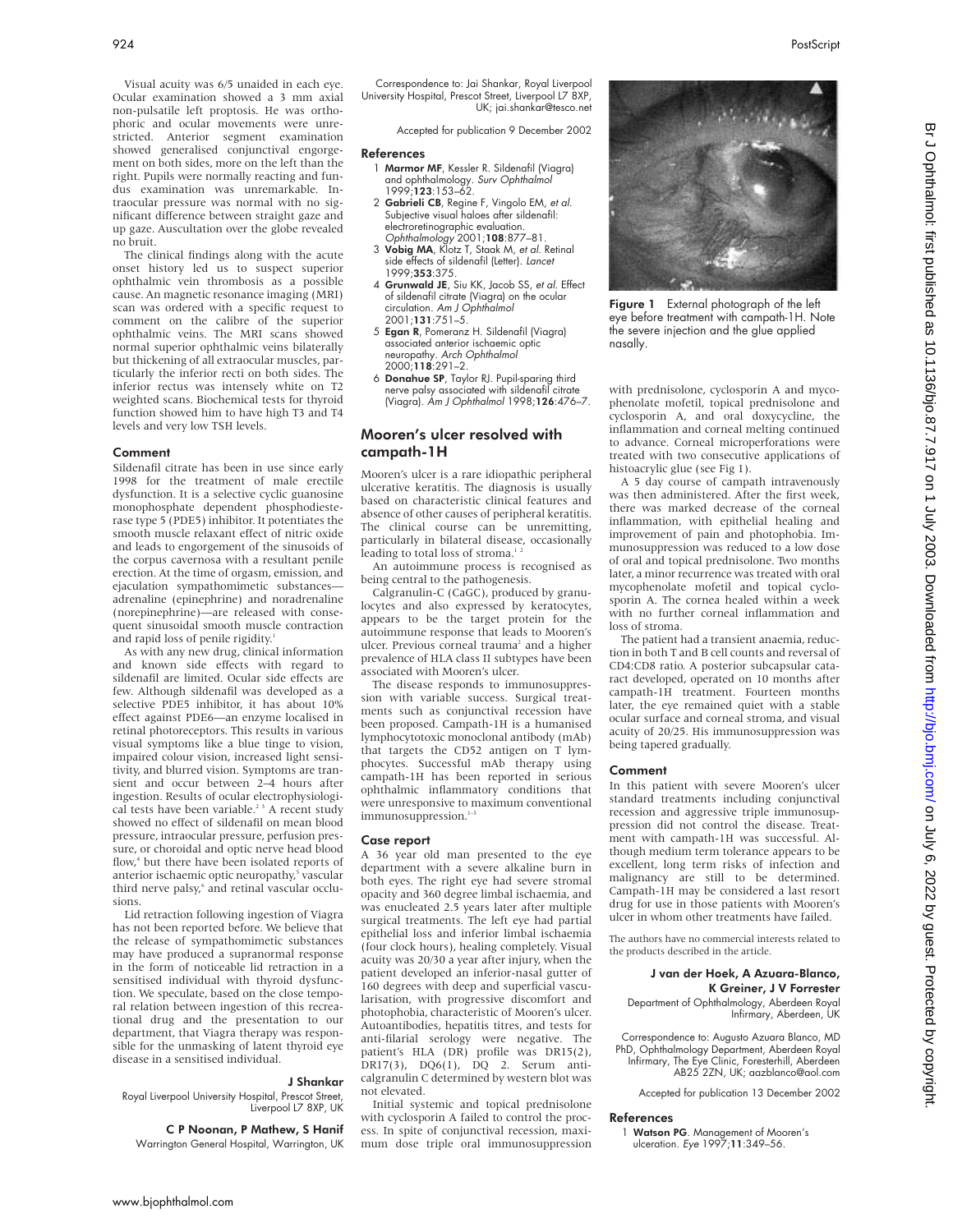- 2 Gottsch JD, Liu SH, Minkovitz JB, et al. Autoimmunity to a cornea-associated stromal antigen in patients with Mooren's ulcer. Invest Ophthalmol Vis Sci 1995;36:1541–7.
- 3 Taylor CJ, Smith SI, Morgan CH, et al. HLA and Mooren's ulceration. Br J Ophthalmol 2000;84:72–5.
- 4 Newman DK, Isaacs JD, Watson PG, et al. Prevention of immune-mediated corneal graft destruction with the anti-lymphocy monoclonal antibody, Campath-1H. Eye 1995;9:564–9.
- 5 Dick AD, Meyer P, James T. Campath-1H therapy in refractory ocular inflammatory disease. Br J Ophthalmol 2000;84:107-9.

#### Does etanercept induce uveitis?

Etanercept (Enbrel) is a fusion protein of the extracellular ligand binding portion of the human tumour necrosis factor (TNF) receptor p75 and the Fc portion of human IgG1. This agent inhibits the action of both TNFα and TNFγ (important pro-inflammatory cytokines). It is being increasingly used in the management of rheumatoid arthritis, psoriatic arthritis, and ankylosing spondylitis with a good outcome in both open label and randomised controlled trials.<sup>1-3</sup> Potentially serious but uncommon adverse effects of sepsis, reactivation of tuberculosis, worsening of congestive cardiac failure, exacerbation of multiple sclerosis, and reports of less serious skin reactions, lymphoma, autoantibodies have been published.<sup>4</sup> Isolated case reports of the development of rheumatoid nodules and leucocytoclastic vasculitis with etanercept also exist.<sup>5 6</sup> We report a case of uveitis following etanercept treatment for ankylosing spondylitis.

#### Case report

A 44 year old HLA B27+ve woman taking methotrexate (15 mg weekly) and phenylbutazone for resistant ankylosing spondylitis of 23 years' duration developed worsening of arthritic symptoms. She had never suffered from uveitis in the past. She was started on a 6 month trial of Enbrel (Immunex Corporation, Seattle, WA, USA) 25 mg subcutaneous injections twice a week. Three weeks later she presented with anterior non-granulomatous uveitis in the right eye, which settled in about 8 weeks with intensive topical steroids. Her arthritic symptoms showed a very good response to Enbrel. A severe flare up of joint disease 8 weeks after stopping the treatment necessitated restarting Enbrel. Three weeks later she presented with severe bilateral anterior non-granulomatous uveitis. Oral prednisolone was needed to control the uveitis. Enbrel was stopped and the uveitis resolved. A complicated cataract developed a few months later and was successfully treated with IOL implantation. Cystoid macular oedema in the operated eye has left her with a vision of 6/18.

#### Comment

The close temporal association of the start of Enbrel treatment and the onset of uveitis and "challenge-rechallenge" scenario observed in this patient's uveitis suggests that Enbrel provoked anterior uveitis in this patient. Exacerbation of endotoxin induced uveitis with systemic antitumour necrosis factor antibody treatment has been demonstrated in rats.7 In a study of the efficacy of etanercept for treatment resistant juvenile idiopathic arthritic uveitis in 14 children, the uveitis got worse in one child.<sup>8</sup> Smith *et al* in a retrospective analysis reported three cases of bilateral scleritis and one case of uveitis in patients with rheumatoid arthritis and one case of uveitis in a patient with psoriatic spondyloarthropathy after the initiation of etanercept therapy. Interestingly, the articular symptoms improved in all of these five patients.<sup>9</sup>

Peripheral TNFα blockade by these drugs leading to an increase the population of autoreactive T cells that may be myelin specific is the proposed mechanism of exacerbation of multiple sclerosis in some patients.<sup>10</sup> A similar pathogenesis may explain the uveitis noted here. Recent research demonstrates unique cell adhesion molecules and cytokine profiles in autoimmune inflammation occurring in different sites in the body.<sup>1</sup>

This case report aims to create an awareness of the possibility of exacerbation of uveitis and may warrant us to specifically look out for uveitis in patients receiving anti-TNFα therapy.

## A R Reddy, O C Backhouse

Leeds General Infirmary, Leeds, UK

Correspondence to: Aravind R Reddy, Leeds General Infirmary, Leeds, UK; aravind\_1971@yahoo.com

Accepted for publication 13 December 2002

#### References

- 1 **Braun J**, Sieper J, et al. Anti-TNFα therapy for ankylosing spondylitis: international experience. Ann Rheum Dis
- 2002;**61** (Suppl):51–60.<br>2 **Moreland LW**, Schiff MH, Baumgartner SW, et al. Etanercept therapy in rheumatoid arthritis. A randomised controlled trial. Ann Intern Med 1999;130:478–86.
- 3 Gorman JD, Sack KE, Davis JC Jr. Treatment of ankylosing spondylitis by inhibition of tumor necrosis factor alpha. N Engl J Med 2002;346:1349–56.
- 4 Fleischmann R, Iqbal I, Nandeshwar P, et al. Safety and efficacy of disease-modifying anti-rheumatic agents: focus on the benefits and risks of etanercept. Drug Safety 2002;25:173–97.
- 5 Kekow J, Welte T, Kellner U, et al. Development of rheumatoid nodules during anti-TNFα therapy with etanercept. Arthritis Rheum 2002;46:843–4.
- 6 Galaria NA, Werth VP, Schumacher HR. Leukocytoclastic vasculitis due to etanercept. J Rheumatol 2000;27:2041–4.
- 7 De Vos AF, Van Haren MAC, Verhagen C, et al. Systemic anti-tumour necrosis factor antibody treatment exacerbates endotoxin-induced uveitis in the rat. Exp Eye Res 1995;61:667–75.
- 8 Reiff A, Takei S, Sadeghi S, et al. Etanercept therapy in children with treatment-resistant uveitis. Arthritis Rheum 2001;44:1411–5.
- 9 Smith JR, Levinson RD, Holland GN, et al. Differential efficacy of tumour necrosis factor inhibition in the management of inflammatory eye disease and associated rheumatic disease. Arthritis Care Res 2001;45:252-7.
- 10 Cope A, Ettinger R, et al. The role of TNF $\alpha$ and related cytokines in the development and function of the autoreactive T-cell repertoire. Res Immunol 1997;148:307–12.
- 11 Von Andrian UH, Mackay CR. T-cell function and migration: two sides of the same coin. N Engl J Med 2000;343:1020–34.

## Photodynamic therapy: a treatment option in choroidal neovascularisation secondary to punctate inner choroidopathy

Punctate inner choroidopathy is an idiopathic inflammatory ocular disorder characteristically seen in young myopic women. Visual prognosis is generally good but sight threatening choroidal neovascularisation may develop in up to 40% patients.<sup>1</sup> We discuss verteporfin photodynamic therapy in subfoveal choroidal neovascularisation secondary to punctate inner choroidopathy that failed to respond to oral corticosteroids and had poor results with submacular surgery in the contralateral eye.

#### Case report

A 40 year old white female patient with punctate inner choroidopathy was referred to our macular clinic with rapidly deteriorating vision in her left eye secondary to a subfoveal choroidal neovascularisation. She had a history of poor vision in the right eye following submacular surgery to remove a subfoveal choroidal neovascular membrane. Best corrected vision was hand movements in the right eye and 6/18 in the left eye. The logMAR acuity in the left eye was 0.46 (38 letters misread). The anterior segments and intraocular pressures were normal. Both fundi showed characteristic multiple pigmented atrophic scars in the posterior pole and mid-periphery in the absence of vitreous cells. There was a macular scar in the right eye (Fig 1). In the left eye there was an elevated grey lesion with subretinal fluid and intraretinal haemorrhages (Fig 2A). Fluorescein angiography confirmed a predominantly classic subfoveal choroidal neovascular membrane (Fig 2B and C). Argon laser photocoagulation was contraindicated because of the subfoveal location. Despite a 4 week course of oral prednisolone (40 mg a day for 1 week then reduced by 10 mg every week) the vision in the patient's only useful eye continued to worsen. The patient refused submacular surgery because of the poor postoperative result in her right eye. Photodynamic therapy was offered as a treatment option.

After obtaining informed consent we performed five sessions of photodynamic therapy at 3 monthly intervals according to a standard protocol. Baseline and 3 monthly posttreatment logMAR visual acuities were recorded and clinical and angiographic assessment was performed. After 15 months the Snellen acuity in her left eye has stabilised at 6/18 and her logMAR acuity is 0.2 (25 letters misread). She has gained eight letters on the logMAR chart and subjectively there is less distortion. Clinically, there is resolution of the subretinal fluid and intraretinal haemorrhages and formation of a flat scar-like lesion (Fig 3A). Angiographically, despite some early leakage, the findings are consistent with reduced activity and fibrosis of the choroidal neovascularisation (Fig 3B and C). An indocyanine green angiography confirmed the



the large central macular scar with retinal pigment hypertrophy and atrophy following surgical removal of a choroidal neovascularisation. Smaller circumscribed pigmented atrophic scars characteristic of punctate inner choroidopathy are seen in the mid-periphery.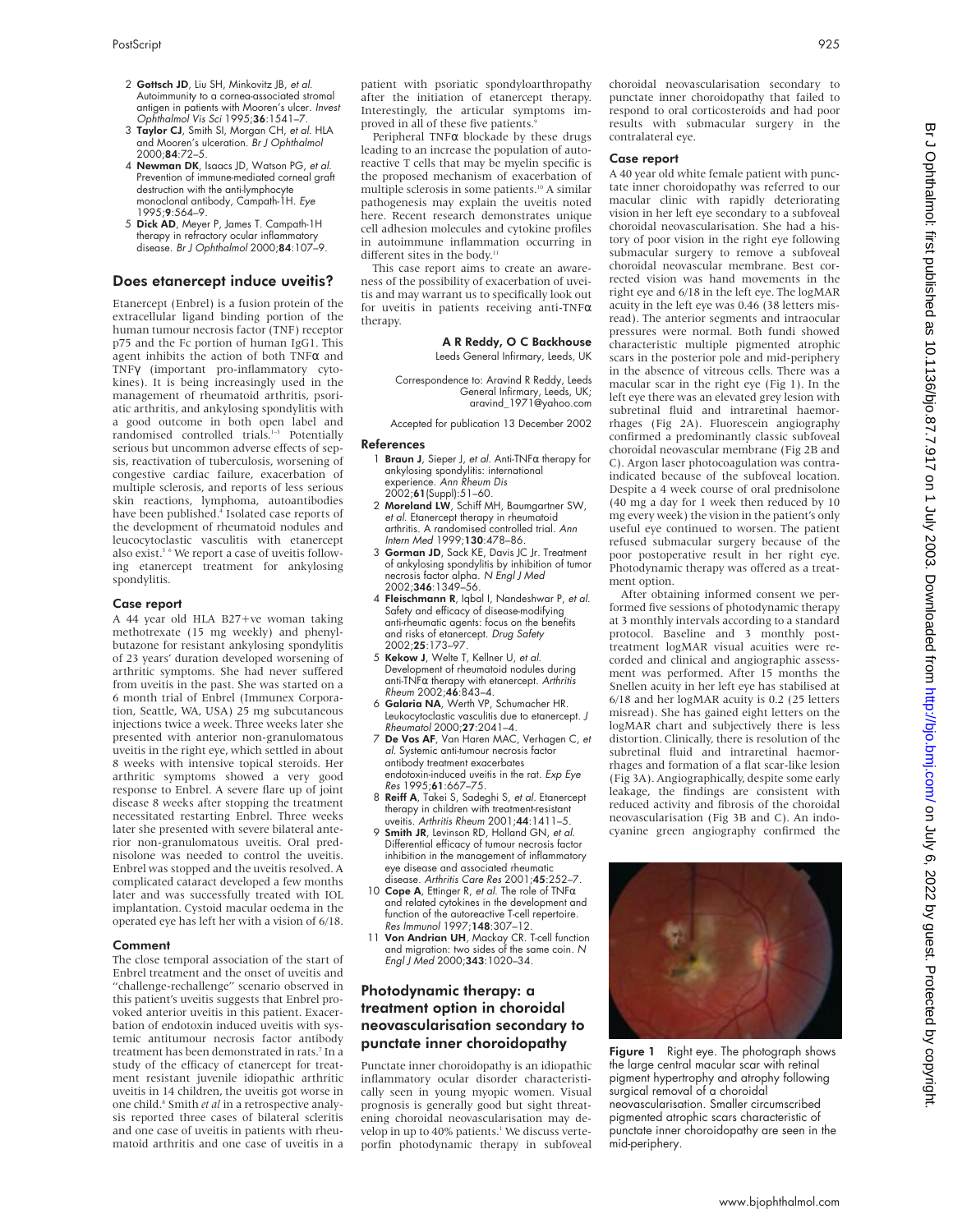

**Figure 2** Left eye at presentation. (A) The colour photograph shows a grey elevated subfoveal lesion associated with intraretinal haemorrhages and subretinal fluid and surrounding smaller atrophic pigmented lesions characteristic of punctate inner choroidopathy. (B) The arteriovenous phase of the fluorescein angiogram at 28.2 seconds shows a hyperfluorescent subfoveal choroidal neovascularisation with a typical lacy pattern and smaller punctate hyperfluorescent lesions of punctate inner choroidopathy. The area of blocked fluorescence is consistent with the intraretinal haemorrhage. (C) The late arteriovenous phase of the fluorescein angiogram at 2.09 minutes shows increased hyperfluorescence and active leakage of dye from the subfoveal choroidal neovascularisation.



Figure 3 Left eye after five verteporfin photodynamic sessions. (A) The colour photograph shows a flat subfoveal scar-like lesion with resolution of subretinal fluid and intraretinal haemorrhages. (B) The arteriovenous phase of the fluorescein angiogram at 21 seconds shows some early hyperfluorescence with reduced activity and size of the lesion. (C) The late arteriovenous phase of the fluorescein angiogram at 1.05 minute shows mainly staining of fibrosis and no active leakage.



Figure 4 (A–C) Indocyanine green angiography of the left eye after five verteporfin photodynamic sessions at 11 seconds, 55.2 seconds, and 9.35 minutes showing no active choroidal neovascularisation and no feeder vessels.

findings of the fluorescein angiography and excluded the presence of choroidal feeder vessels that could lead to a recurrence of the neovascularisation (Fig 4).

#### Comment

Punctate inner choroidopathy is an idiopathic inflammatory disorder that usually occurs in young, myopic women.<sup>2</sup> Both eyes are commonly affected. Symptoms include blurred or distorted vision, light flashes, or paracentral scotomas.<sup>2</sup> The acute, multiple, yellow-white lesions of the inner choroid and retina of the posterior pole evolve into atrophic pigmented

scars.<sup>2</sup> Vitritis and anterior uveitis are absent.2 Visual prognosis is good in most patients and significant visual loss is usually<br>due to formation of choroidal to formation of choroidal neovascularisation.1 Choroidal neovascularisation if smaller than 100  $\mu$ m in diameter may resolve spontaneously.<sup>1</sup> However, subfoveal choroidal neovascularisation occurs in 40% of the patients.<sup>1</sup> Argon laser photocoagulation is contraindicated for subfoveal lesions.<sup>1</sup> Although good results have been reported with 1 mg/kg per day of oral prednisolone, $3$  the response to oral steroids is variable if more than 200 µm in diameter.<sup>1</sup> Submacular surgery has shown promising results but recurrence is common.4

Photodynamic therapy using verteporfin is safe and effective for subfoveal choroidal neovascularisation in age related macular degeneration and high myopia.<sup>5 6</sup> The verteporfin guidelines suggested photodynamic therapy for other aetiologies if outcome without treatment was likely to be poor.7 Preliminary success in ocular histoplasmosis syndrome, angioid streaks, idiopathic and other conditions has been reported.<sup>8-15</sup> The recommended protocol for treatment included clinical and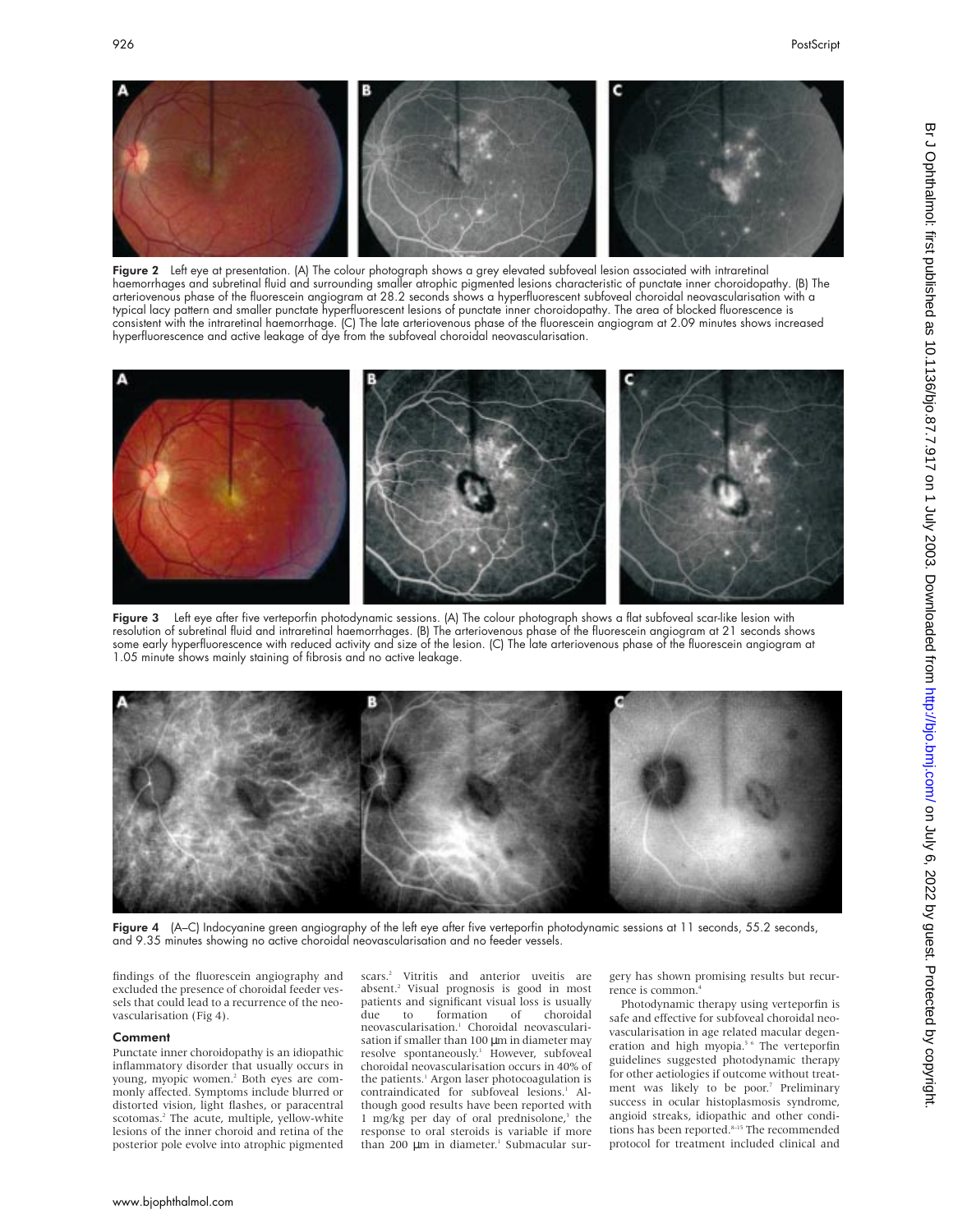angiographic review every 3 months.<sup>57</sup> Retreatment was indicated if there was any fluorescein leakage from the choroidal<br>neovascularisation.<sup>57</sup> Retreatment was deferred if the visual acuity remained stable or improved and the lesion fulfilled all the following criteria<sup>7</sup>: (1) minimal or no subretinal fluid on biomicroscopic examination; (2) flat scar-like appearance; (3) minimal fluorescein leakage without progression beyond the boundaries of the previous treatment or involvement of the fovea.

Photodynamic therapy in this case of subfoveal choroidal neovascularisation secondary to punctate inner choroidopathy was indicated after a poor surgical result in the first eye and the deterioration of vision in the fellow eye despite oral corticosteroid treatment. Five treatment sessions over 15 months produced subjective and visual (logMAR) improvement. Clinically there was resolution of intraretinal haemorrhages and subretinal fluid with formation of a flat scar-like lesion. The angiogram confirmed a stable lesion with minimal fluorescein leakage, no progression beyond the boundaries of the previous treatment and staining of the scar tissue. This case demonstrates that verteporfin photodynamic therapy may be a useful treatment option in choroidal neovascularisation due to punctate inner choroidopathy. Further studies are needed to confirm and support this observation.

#### S Chatterjee, J M Gibson

Birmingham and Midland Eye Centre, City Hospital NHS Trust, Birmingham B3 2NS

Correspondence to: Dr Jonathan Gibson; doctorjmg@hotmail.com

Accepted for publication 2 December 2002

#### References

- 1 Brown J Jr, Folk JC, Reddy CV, et al. Visual prognosis of multifocal choroiditis, punctate inner choroidopathy, and the diffuse subretinal fibrosis syndrome. Ophthalmology 1996;103:1100–5.
- 2 Gass JDM. In: Stereoscopic atlas of macular disease diagnosis and treatment. Vol 2. St Louis: Mosby 1997:692–3.
- 3 Flaxel CJ, Owens SL, Mulholland B, et al. The use of corticosteroids for choroidal neovascularisation in young patients. Eye 1998;12(Pt 2):266–72.
- 4 Olsen TW, Capone A Jr, Sternberg P Jr, et al. Subfoveal choroidal neovascularization in punctate inner choroidopathy. Surgical management and pathologic findings. Ophthalmology 1996;103:2061–9.
- 5 Bressler NM. Photodynamic therapy of subfoveal choroidal neovascularization in age-related macular degeneration with verteporfin: two-year results of 2 randomized clinical trials-TAP report 2. Arch Ophthalmol 2001;119:198–207.
- 6 Verteporfin in Photodynamic Therapy Study Group. Photodynamic therapy of subfoveal choroidal neovascularization in pathologic myopia with verteporfin. 1-year results of a randomized clinical trial—VIP report no 1. Ophthalmology 2001;108:841–52.
- 7 Anon. Guidelines for using verteporfin (Visudyne) in photodynamic therapy to treat choroidal neovascularization due to age-related macular degeneration and other causes. Retina 2002;22:6–18.
- 8 Sickenberg M, Schmidt-Erfurth U, Miller JW, et al. A preliminary study of photodynamic therapy using verteporfin for choroidal neovascularization in pathologic myopia, ocular histoplasmosis syndrome, angioid streaks, and idiopathic causes. Arch Ophthalmol 2000;118:327–36.
- 9 Karacorlu M, Karacorlu S, Ozdemir H, et al. Photodynamic therapy with verteporfin for choroidal neovascularization in patients with angioid streaks(1). Am J Ophthalmol 2002;134:360.
- 10 Saperstein DA, Rosenfeld PJ, Bressler NM, et al, Verteporfin in Ocular Histoplasmosis (VOH) Study Group. Photodynamic therapy of subfoveal choroidal neovascularization with verteporfin in the ocular histoplasmosis syndrome: one-year results of an uncontrolled, prospective case series. *Ophthalmology*<br>2002;**109**:1499–505.
- 11 Spaide RF, Martin ML, Slakter J, et al. Treatment of idiopathic subfoveal choroidal neovascular lesions using photodynamic therapy with verteporfin. Am J Ophthalmol  $2002 \cdot 134 \cdot 62 - 8$
- 12 Dantas MA, Slakter JS, Negrao S, et al. Photodynamic therapy with verteporfin in<br>mallatia leventinese. *Ophthalmology*. 2002;109:296–301.
- 13 Valmaggia C, Niederberger H, Helbig H. Photodynamic therapy for choroidal neovascularization in fundus flavimaculatus. Retina 2002;22:111–13.
- 14 Potter MJ, Szabo SM, Chan EY, et al. Photodynamic therapy of a subretinal neovascular membrane in type 2A idiopathic juxtafoveolar retinal telangiectasis. Am J Ophthalmol 2002;133:149–51
- 15 Battaglia Parodi M, Da Pozzo S, Toto L, et al. Photodynamic therapy for choroidal neovascularization associated with choroidal osteoma. Retina 2001;21:660–1.

## MAILBOX

If you have a burning desire to respond to a paper published in the BJO, why not

make use of our "rapid response" option?<br>Log on to our website Log on to our website (www.bjophthalmol.com), find the paper that interests you, and send your response via email by clicking on the "eLetters" option in the box at the top right hand corner.

Providing it isn't libellous or obscene, it will be posted within seven days. You can retrieve it by clicking on "read eLetters" on our homepage.

The editors will decide as before whether to also publish it in a future paper issue.

## Non-invasive volumetric blood flow measurement in the orbit

We read with great interest the article of Orge and co-workers<sup>1</sup> who claim a first ever solution to the problem of non-invasive volumetric blood flow measurement in the ophthalmic artery. This is a very important topic both from the clinical and scientific point of view, since blood supply is an important factor, for example, in glaucoma studies. However, to date for the orbital circulation only the blood velocity has been measurable; from this the resistivity indices can be calculated, but the volumetric flow cannot be determined because the small diameter of the orbital vessels does not allow the vessel diameter measurement, which is indispensable for such calculation.

In spite of the novelty of the report and the extensive analysis of the authors on the possible sources of high variability of volumetric flow measurements, it appears to us that there are several points which need further consideration; some of these were analysed in the editorial by Hedges,<sup>2</sup> but we would like to highlight two additional questions.

For us, a weak point of the study protocol of Orge and colleagues is their method for the determination of the diameter of the ophthalmic artery. They assume the boundaries of the vessel to be where detected movement starts and ends along the m-mode line; or in other words the vessel boundaries are taken to be the positions where the grey pixels and colour pixels touch on this Doppler image. However, we are doubtful whether this definition is relevant for the required quantitative measurement. The first point is that for small vessels the width of the colour area (indicating blood motion) is unfortunately relatively independent of the true vessel diameter. The width of the superimposed colour area is greatly influenced by the actual technical parameters used in colour Doppler imaging (pulse repetition frequency, lateral dimension of the ultrasound beam, colour priority, motion discriminator setting, colour saturation, brightness, contrast, etc). Our second doubt is that, even on the grey scale part of the image shown by Orge *et al* in their in Figure 1, no vessel wall is seen, unlike the case for typical images of large vessels like the carotid arteries.

We think that because of these difficulties regarding the determination of the vessel wall position, Orge and co-workers overestimate the ophthalmic artery diameter. Their diameter estimate is 2.02 mm on average; but this figure is significantly larger than is suggested by other evidence. During conventional 10 MHz B-scan diagnostic examination, the ophthalmic artery is never visible. However for the dilated ophthalmic vein, in exceptional cases such as in a patient with carotideocavernous sinus fistula, or in a small baby in a bout of strenuous crying, the vein is then well outlined with a diameter of 1 mm or above. Thus, we would expect a 2 mm diameter artery to be clearly visible. As we demonstrated some years  $ago<sup>34</sup>$  patients with a pathologically dilated ophthalmic vein are good candidates for non-invasive volumetric blood flow measurement. We were able to measure volumetric blood flow in the orbit of patients with a high flow fistula (vein diameter around 3–4 mm) using the CVI-Q technique (Fig 1). Possibly future improvements in spatial resolution may resolve this difficulty.

In a vessel like the ophthalmic artery there is a further problem in determination of the average velocity, because the laminar flow in such small vessels causes a very wide velocity variation within the lumen, as can be seen from our Figure 1. In contrast, we note that the colour spectrum in the figure presented by the authors is almost completely uniform and does not show higher speed in the centre of the lumen compared to that close to the vessel wall. This might imply a relative insensitivity of velocity discrimination within a small vessel lumen, which in addition may be of irregular cross sectional shape (that is, not circular) but is only measured in one longitudinal plane. We agree with the authors that the analysis software is of great importance and may be a key factor in dealing with this complex situation. In spite of our reservations we, and many other workers concerned with orbital circulation, are in urgent need of a reliable solution for volumetric blood flow determination in the orbit. The results of Orge and co-workers show that we are probably not far from a definitive solution.

## Acknowledgement

Supported by the Hungarian Scientific Research Fund (OTKA T 034483).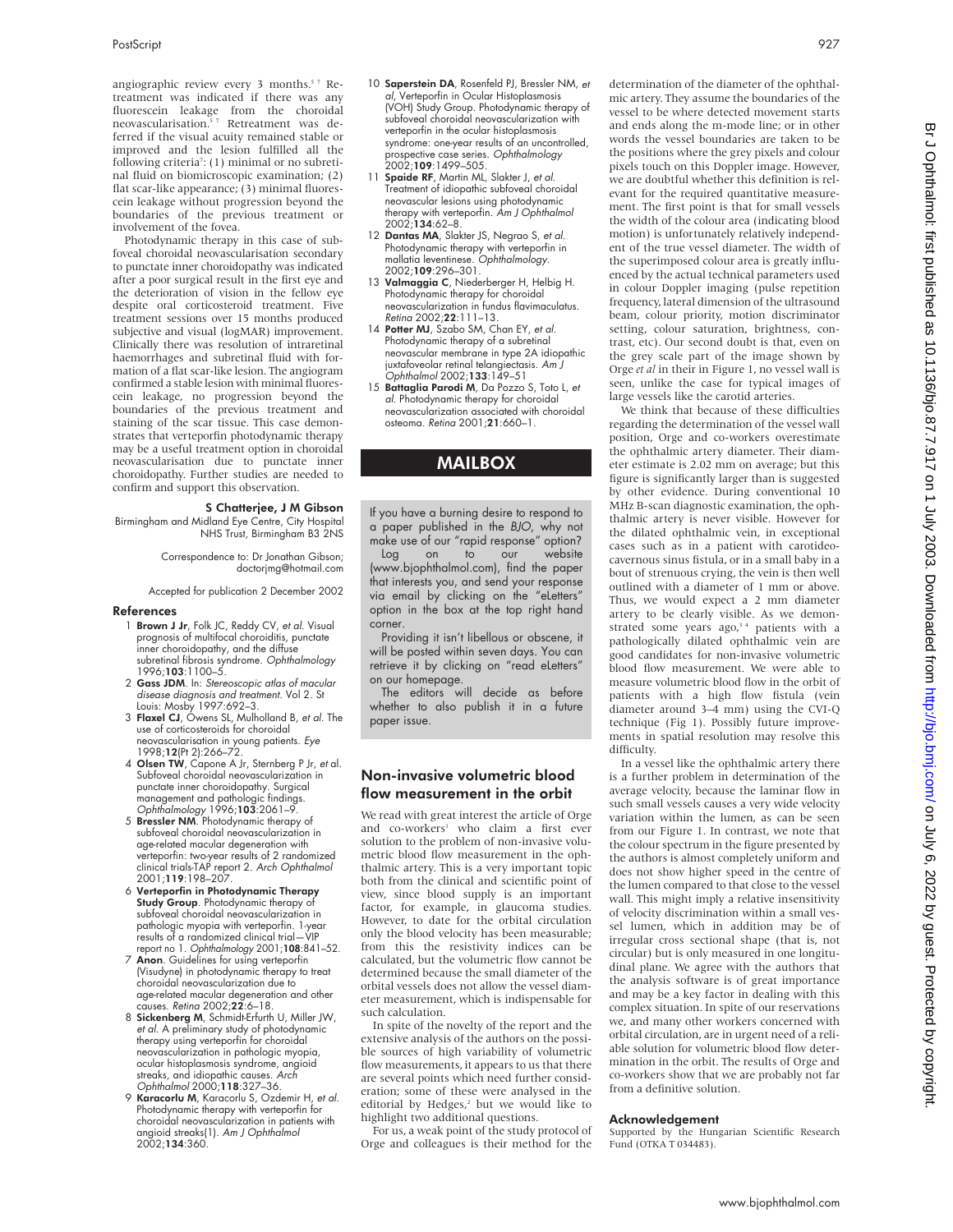

- 4 Nucci P, Alfarano R, Piantanida A, et al. Compliance in antiamblyopia occlusion therapy. Acta Ophthalmol Copenh<br>1992;**70**:128–31.
- 5 Stewart CE, Fielder AR, Stephens DA, et al. Design of the Monitored Occlusion Treatment of Amblyopia Study (MOTAS). Br J Ophthalmol 2002;86:915–19.

## Authors' reply

We thank Sankari and colleagues for their helpful and interesting comments regarding our paper. We accept that the literature suggests a difference of 1 D as a definition of anisometropia but felt the stringent definition we applied would more accurately represent a degree of anisometropia that could potentially lead to amblyopia, and therefore makes the findings more robust. The average age of the cohort was 51⁄2 years and as such the majority of tests were linear. Pure anisometropic amblyopia does not tend to cause as significant crowding as strabismic. We therefore felt that it was not necessary to equate one line of difference with Sheridan Gardiner to a two or three line difference on a linear test. Occlusion regimes and compliance are always problematic especially in retrospective studies.<sup>1</sup> All parents of children were given the same advice and support regarding therapy and the outcomes, therefore the findings of our study reflect a real clinical situation. Compliance does vary with age as shown by Nucci *et al*,<sup>2</sup><br>but this was significant only in the 1–2 year but this was significant only in the 1–2 year old age group. There were no children of this age in our study. More importantly, the effect of occlusion is inversely related to age, so the younger the child the more rapid the response. Most children were commenced on occlusion at their first visit after refractive correction, which was within 2 months of receiving glasses. We agree that anisometropic amblyopes may have a continuing improvement in their vision with just spectacle correction for some months.<sup>3</sup> Depending on the response to spectacle correction, this department will now delay occlusion for up to 4 months. To suggest that initiating occlusion earlier than may have been necessary would result in a worse outcome because of poor compliance must be considered speculative. In any case, failure to comply with occlusion would result in the now recommended treatment—that of spectacle correction alone. While there may be some debate as to the efficacy of occlusion therapy,<sup>4</sup> there is currently no evidence that it is detrimental to the final visual acuity achieved in anisometropes.

- Correspondence to: Dr Alan Cox, Department of
- Opththalmology, Ninewells Hospital, Dundee DD1 9SY, UK; alan.cox@tuht.scot.nhs.uk

## References

- 
- 2 Nucci P, Alfarano R, PiantanidaA, et al.
- of Amblyopia Study (MOTAS). Br J Ophthalmol 2002;86:915–19.
- vision screening: results of <sup>a</sup> systematic (CRD Report 9).



Figure 1. CVI flowmetry of the dilated superior ophthalmic vein in a 70 year old patient with direct carotidcavernosus sinus fistula. In the upper left image the thin white line indicates the sonic beam-flow angle, for volume-flow calculation. The functional lumen of the vessel is displayed in the left side of the M-mode image. Note the variation in the colour according to the arterialisation of the circulation and the higher flow velocity in the centre of the vessel than close to the wall of the vessel. The average calculated flow volume was 59.7 ml/min.

#### J Németh

1st Department of Ophthalmology, Semmelweis University, Budapest, Hungary

#### Z Harkányi, F Humml Department of Radiology, Heim Pal Children

Hospital, Budapest, Hungary

Correspondence to: Dr János Nemeth, 1st Department of Ophthalmology, Semmelweis University, Tömõ u 25–29, H-1083, Budapest, Hungary; nj@szem1.sote.hu

#### References

- 1 Orge F, Harris A, Kagemann L, et al. The first technique for non-invasive measurements of volumetric ophthalmic artery blood flow in humans. Br J Ophthalmol 2002;86:1216-9.
- 2 Hedges TR. Ophthalmic artery blood flow in humans. The tortuosity and the variable course of the ophthalmic artery remain a problem. Br J Ophthalmol 2002;86:1197.
- 3 Németh J, Harkányi Z. Color Doppler and color velocity imaging of the orbital vessels In: Süveges I, Follmann P, eds. XIth Congress of the European Society of Ophthalmology. Bologna: Monduzzi, 1997:593–6.
- 4 Németh J, Süveges I, Harkányi Z. Color velocity imaging of orbital blood circulation.<br>In: Hasenfratz G, ed. *Ultrasound in* ophthalmology. Proceedings of the 16th SIDUO Congress Munich, Germany 1996. Regensburg: Roderer Verlag, 2000:31–3.

## "Compliance" with treatment in amblyopia is an important factor affecting the final visual outcome

We discussed the article by Cobb et al<sup>1</sup> with great interest in our journal club meeting. We would like to highlight some of the issues we discussed.

Evidence in the literature<sup>23</sup> suggests anisometropia is a difference of 1 DS between both eyes but the authors use a difference of 2 DS. Also the minimum criteria for diagnosing amblyopia on a test of visual acuity are accepted to be two lines difference between the eyes on linear tests. However, the authors use these criteria for the single optotype test and do not take into account the crowding effect. A two line difference on Sheridan Gardiner may actually equate to a three line

difference on a linear test.<sup>2</sup> The Royal College of Ophthalmologists<sup>3</sup> also state that on repeated testing a difference of one line can also be included—that is, 6/9 6/6. Therefore a one line difference on Sheridan Gardiner may actually fulfil the linear criteria.

The authors stated that part time occlusion was the method of treatment. Part time occlusion can vary from as much as 6 hours to 10 minutes yet the authors did not state the amount of occlusion to the level of vision. Methods of occlusion have varied greatly between 1972 and 1995, so were the guidelines for occlusion treatment the same throughout the study period?

Furthermore ,"compliance" with treatment is recognised as an important factor affecting the final visual outcome in amblyopia<sup>3</sup> and that compliance varies with age.<sup>4</sup> The authors have not analysed if compliance varied significantly with age of presentation.

It has been shown that anisometropic amblyopes can have improvement in vision after a period of spectacle correction and refractive adaptation is considered an important component of amblyopia treatment.<sup>5</sup> The authors did not state if occlusion was started at the first, second, or third visit after spectacle correction. We do not know if treatment had been initiated prematurely and resulted in falsely increased occlusion dose, thereby giving poorer compliance. This could have skewed the figures. So, we recommend exercising caution in interpreting the results and in concluding that time at which screening is carried out, not critical in this group.

#### P R Sankari, V Henshall, K O'Regan Royal Albert Edward Infirmary, Christopher Home, Wigan Lane, Wigan WN1 2NN, UK

Correspondence to: Mrs Perumal Sankari, Royal Albert Edward Infirmary, Christopher Home, Wigan Lane, Wigan WN1 2NN, UK; beeprs@yahoo.co.uk

#### References

- 1 Cobb CJ, Russell K, Cox A, et al. Factors influencing visual outcome in anisometropic amblyopes. Br J Ophthalmol 2002;86:1278–81.
- 2 Ansons AM, Davies H. Amblyopia. In: Diagnosis and managemen<sup>t</sup> of ocular motility disorders. 3rd ed. Oxford: Blackwell Science, 2001:214.
- C J Cobb, K Russell, A Cox, C J MacEwen Department of Opththalmology, Ninewells Hospital, Dundee DD1 9SY, UK
- 

## 1 Fielder AR, Irwin M, Auld R, et al. Compliance in amblyopia therapy: objective<br>monitoring of occlusion. *Br J Ophthalmol*<br>1995;**79**:585–9.

- Compliance in antiamblyopic occlusion<br>therapy. *Acta Ophthalmol Copenh*<br>1992;**70**:128–31. 3 Stewart CE, Fielder AR, Stephens DA, et al.
- Design of the Monitored Occlusion Treatment
- 4 Snowdon SK, Stewart-Brown SL. Preschool review. York: NHS Centre for Reviews, 1997